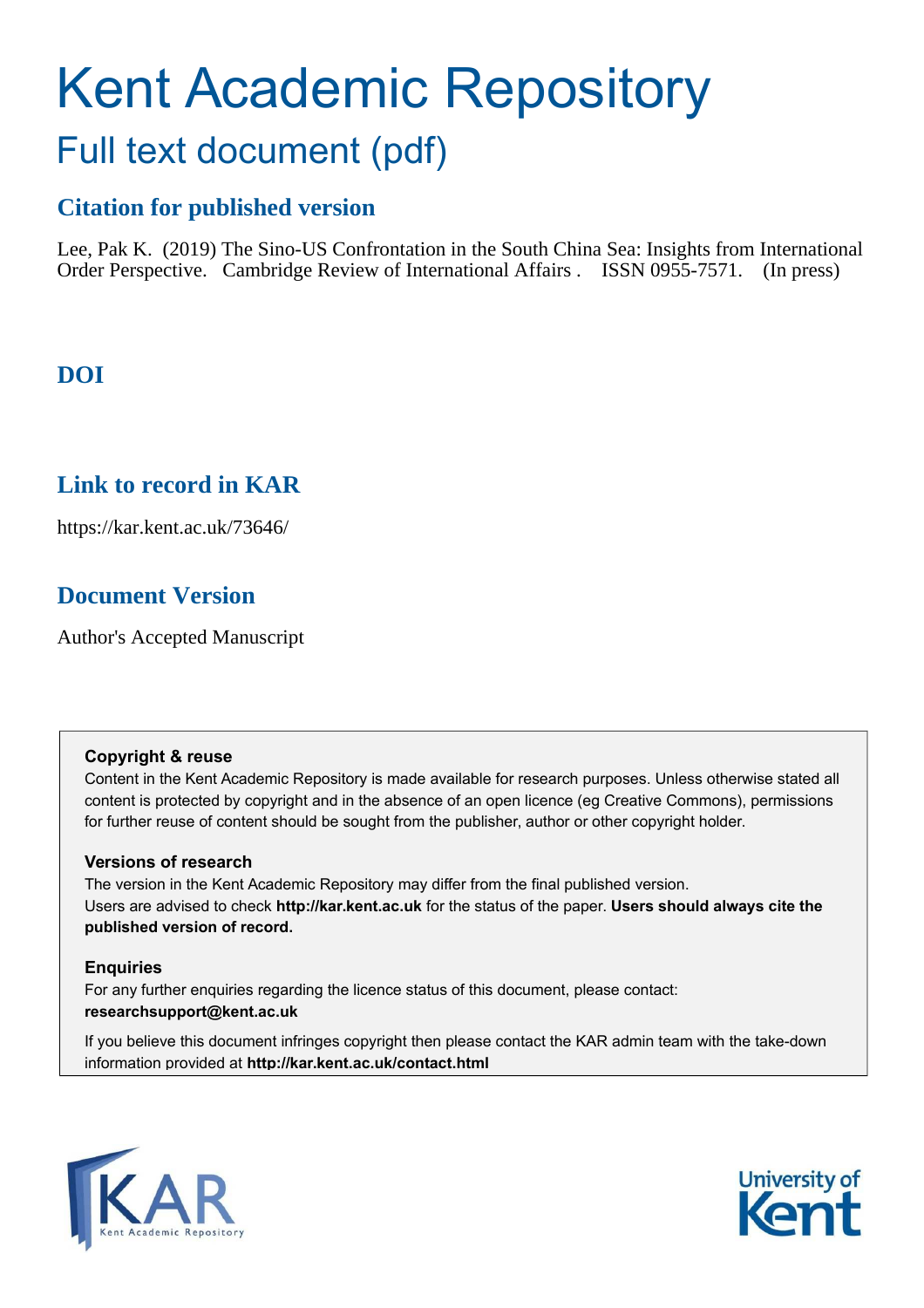### **The Sino-US Confrontation in the South China Sea: Insights from International Order Perspective**

Anisa Heritage and Pak K. Lee School of Politics and International Relations University of Kent, Canterbury, United Kingdom [This is the author's accepted manuscript (AAM), accepted for publication by the Cambridge Review of International Affairs on 19<sup>th</sup> March 2019]

#### Abstract

Conventional accounts of the South China Sea territorial disputes identify China's assertive behaviour as the primary cause of the rising tension since the early 2010s. This paper goes beyond this traditional view of the disputes by arguing that the territorial disputes are an expression of the broader contestation between two order-building projects by China and the US. China's assertive behaviour originates in its desire to promote a 'historical' and 'postcolonial' maritime order that is premised on its Sino-centric historical narrative of the Sea and on its emphasis on the historical legitimacy of the regional order of 1943-1945. The US-led 'liberal' maritime order is underpinned by a post-war legal framework built on the San Francisco Peace Treaty and the United Nations Convention on the Law of the Sea, and the notion and practice of freedom of navigation. Since October 2015 the US has enhanced its Freedom of Navigation Operations to challenge China's 'excessive' maritime or territorial claims. We conclude that as a result of the uneasy co-existence of these two order-building projects, which fundamentally disagree over the foundations of maritime order in the South China Sea, the disputes have reached an open-ended impasse.

Keywords: South China Sea, international order, San Francisco Peace Treaty, UNCLOS, freedom of navigation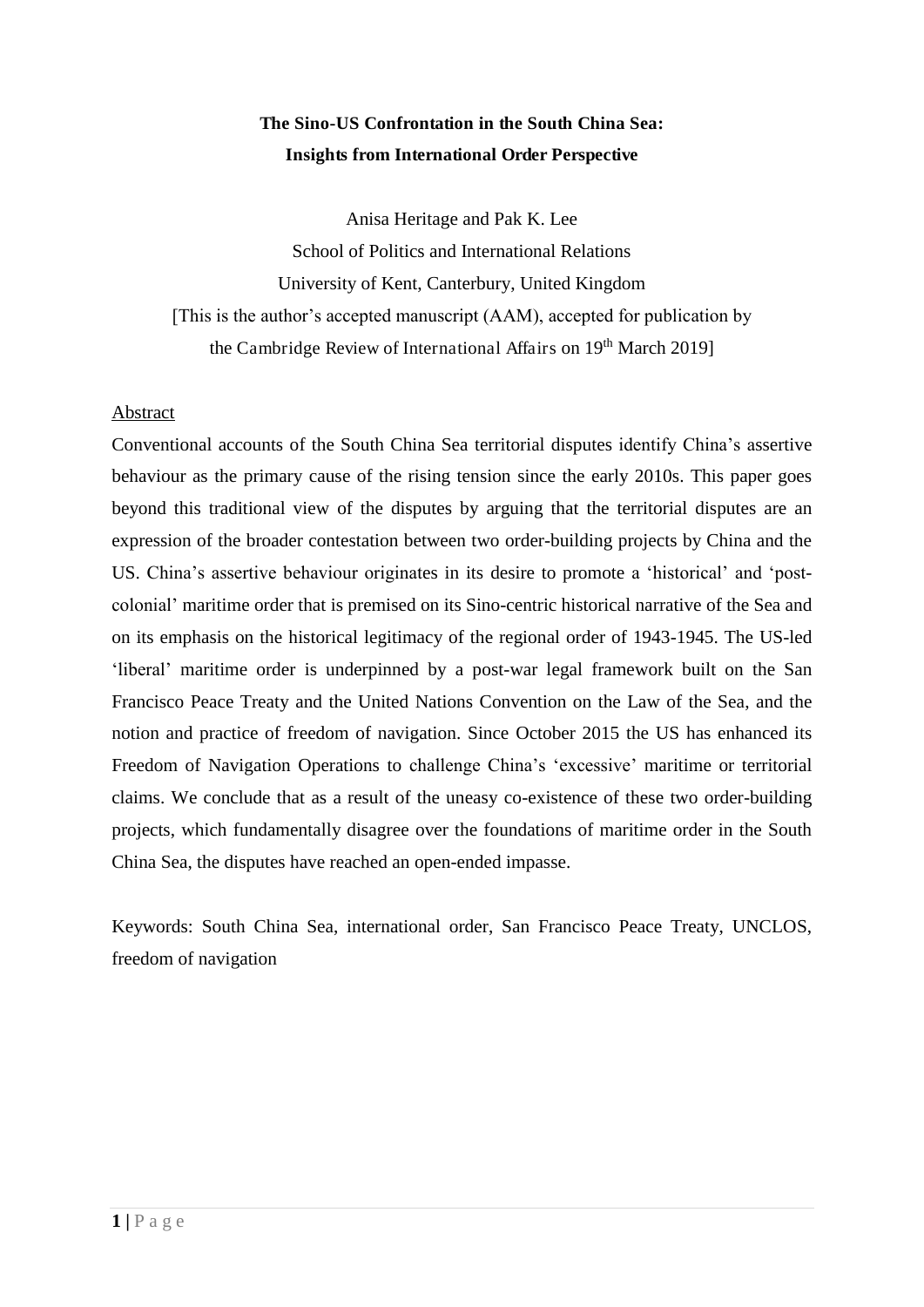#### **Introduction**

English-language literature on the territorial and maritime disputes in the South China Sea is extensive, but much of the recent debate focuses on China's allegedly assertive behaviour and its 'salami-slicing' strategy to change the status quo incrementally in China's favour (Johnston 2013, O'Rourke 2017, 25, Swaine and Fravel 2011, Thayer 2011, Yahuda 2013, Zhou 2016).<sup>1</sup> These authors interpret Beijing's shift towards assertiveness in the South China Sea as a reaction to the Obama administration's decision to rebalance to Asia. From this perspective, the reversal of China's long-standing policy of moderation, which prioritised maintaining regional peace and stability, was brought about by US intentions to regionalise the South China Sea disputes, and by Washington's push for their management, if not resolution, through the Association of Southeast Asian Nations (ASEAN). To safeguard its legitimate sovereign rights, the argument continues, China was forced to act to establish credible deterrence to forestall further 'provocative' behaviour of other claimant states. The surge of (maritime) nationalism and the growth of Chinese naval capacity also contribute to the increasingly assertive approach.

In contrast, the Chinese government argues in their policy papers and mass media outlets that it simply defends its sovereign rights to the South China Sea. From this perspective, China views its behaviour as defensive, not aggressive or expansive. In its May 2009 note verbale to the Secretary-General of the United Nations, Beijing declared, 'China has indisputable sovereignty over the islands in the South China Sea and the adjacent waters …' (Permanent Mission of the People's Republic of China to the UN 2009). The Chinese Ministry of Foreign Affairs has argued that 'the essence of the South China Sea issue is the territorial sovereignty dispute caused by others' invasion of some islands of China's Nansha [Spratly] Islands …. [consequently,] China has the right to defend its territorial and maritime rights and interests as other countries do' (emphasis added) (Gao and Jia 2013, 120).

These contrasting understandings about sovereignty over, or occupation of, the disputed territories in the South China Sea are treated by many scholars and policy-makers as the primary source of the rising tension. These accounts on their own, however, cannot explain the

<sup>&</sup>lt;sup>1</sup> Another line of inquiry is pursued by Bill Hayton (Hayton 2018) who investigates the historical and social construction of China's maritime geo-body and its changing boundaries, based on an imagined emotional discourse about space (see also: Hayton (2017)). Hayton, in turns, draws on Callahan and Winichakul (Callahan 2009, Winichakul 1994).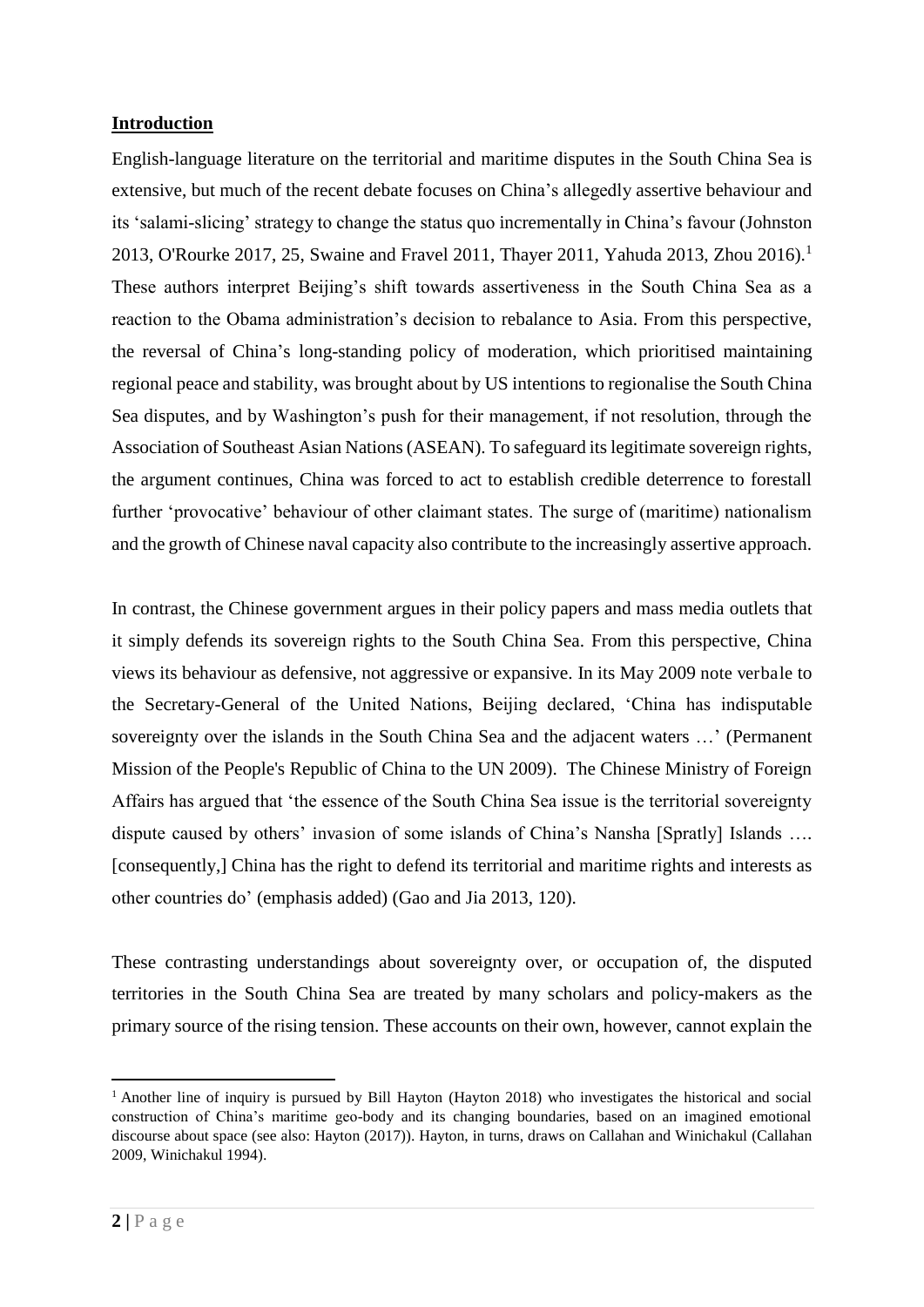deeper connection between the maritime disputes and geopolitics. Specifically, what drives China's dogged determination to pursue an assertive strategy to protect its rights? One may ask why China believes that it is legitimate to claim its self-proclaimed rights to the largely uninhabited archipelagos, even in the face of mounting resistance from stake-holding states. Similarly, what underpins US modifications in its traditional policy of neutrality by declaring the South China Sea a matter of US national interest in 2010 (Clinton 2010)? One may consider why the US similarly believes that it is legitimate to contest China's claims, even though it simultaneously pledges that it takes no position on the sovereignty disputes (Dolven, Manyin and Kan 2014, 1).

We offer a fresh perspective by examining the foundations of the disputes rather than the superficial details of the disputes themselves, and conclude that the disputes are evidence of growing contestation between two order-building projects by China and the US in the South China Sea. The deeper foundations are manifest by the direct attempts each makes to delegitimise the other's claims and actions as a means to safeguard their own preferred regional maritime order. This paper uses an under-researched 'international order' perspective to explore the contestation between the Chinese 'historical' and 'post-colonial' order<sup>2</sup> and the American-led post-war 'liberal' order.<sup>3</sup> We investigate both the action and socially produced representations of 'reality' employed by China and the US in their respective regional maritime order-building projects.

The Chinese narrative, or socially constructed memories of past events (Lamont 2015, 43), attaches significance to history, international order and their collective impact on the territorial disputes. To defend and safeguard its sovereign rights to the South China Sea, China is attempting to fashion a contemporary maritime order that harks back to the 'legitimate' regional maritime order of 1943-1945.<sup>4</sup> Dai Bingguo, former Chinese senior diplomat and State Councillor (2008-2013), expressed clearly that 'the return of Nansha [Spratly] Islands to China is part of the post-war international order and relevant territorial arrangements' (emphasis

<sup>&</sup>lt;sup>2</sup> It is a historical order because it is based on the alleged historical governance by imperial Chinese governments and a post-colonial order because of China's allegation that freedom of navigation by warships was a Western colonial practice (Zhang 2010, 37).

<sup>&</sup>lt;sup>3</sup> Morton (2016) also views the South China Sea dispute from the perspective of maritime order. While protection of the global commons, including freedom of the seas, forms a strand of the 'liberal international order', as noted by Nye (2019, 71-72), the liberal elements of the American order are often exaggerated. The Truman Proclamation on the Continental Shelf of 1945, which unilaterally extended US jurisdiction over the natural resources towards the high seas, is a case in point (Tanaka 2015, 137).

<sup>&</sup>lt;sup>4</sup> The order was built on the Cairo Declaration of November 1943 and the Potsdam Declaration of July 1945.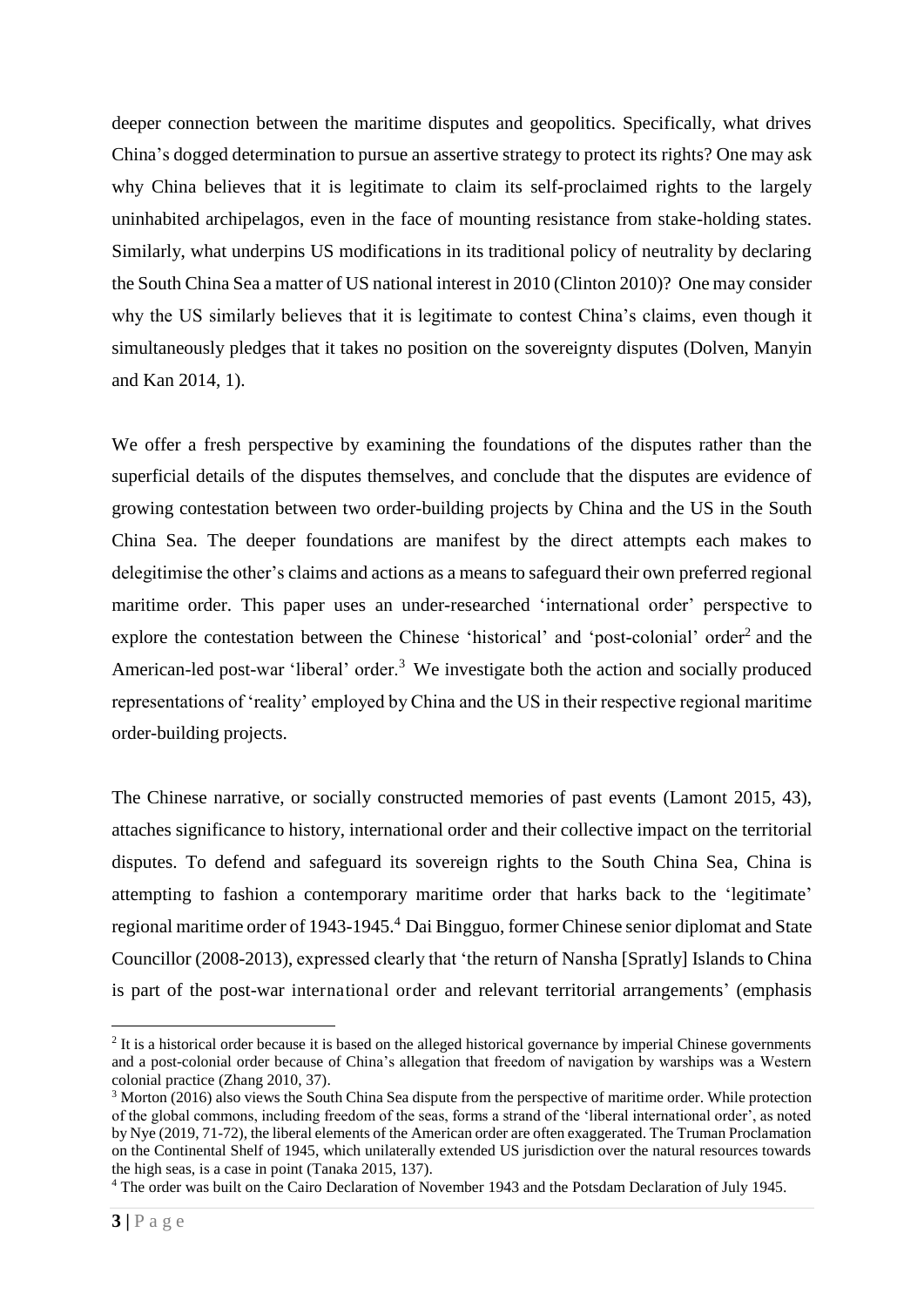added) (Dai 2016). To justify its preferred order and to delegitimise the US-led order, Beijing expends much effort in eroding the UN Convention on the Law of the Sea (UNCLOS), a chief pillar of the rules-based maritime order, through its contestation of the regulatory rules of warship navigation in the Sea. The US, in contrast, defends a rules-based regional maritime order underpinned by the Treaty of San Francisco (1951) – to which China was not a signatory – and contemporary international maritime law, especially UNCLOS (yet to be ratified by the US Senate),<sup>5</sup> and reinforced through its system of regional bilateral security alliances and partnerships. The American-led regional maritime order emphasises customary international maritime practices, such as freedom of navigation (FON) and the rule of law. By framing China's activities as contravention of international law (UNCLOS), and by corralling support from allies and friends across the Indo-Pacific region in support of its freedom of navigation operations (FONOPs), Washington seeks to delegitimise the foundations of Beijing's preferred order in the South China Sea.

This paper proceeds in four steps. First, it introduces an international order approach to the study of the South China Sea territorial disputes. It is followed in Sections 2 and 3 respectively by discussions of China's and the US's competing conceptions of the South China Sea maritime order. At the centre of Section 4 is how China, as a re-emerging power in the Asia-Pacific, attempts to unsettle the post-1951 American-led order; it focuses on the divergent interpretations of some key norms and articles of UNCLOS with regard to FON, and the increasing use of FONOPs by the US to counter China. It concludes that the disputes remain deadlocked because of the uneasy co-existence of these two order-building projects.

#### **Creating, contesting and recreating order**

International politics can be understood as 'a succession of ordered systems created by leading – or hegemonic – states that emerge after war with the opportunities and capabilities to organize the rules and arrangements of interstate relations' (emphasis added) (Ikenberry 2014, 3-4). A central question in the study of international relations concerns how order in a world of sovereign states is created, maintained, contested, broken down and recreated (Ikenberry 2001,

<sup>&</sup>lt;sup>5</sup> Both the US government and Senate do not hold any principled opposition to UNCLOS. The disagreement centres on the implementation of Part XI of UNCLOS concerning deep seabed mining and the associated principle of the 'common heritage of mankind' and the developing world's call for a New International Economic Order (Malone 1983). The American government adheres to the rest of UNCLOS as part of customary international law. Malone was the chairman of US delegation to UNCLOS III.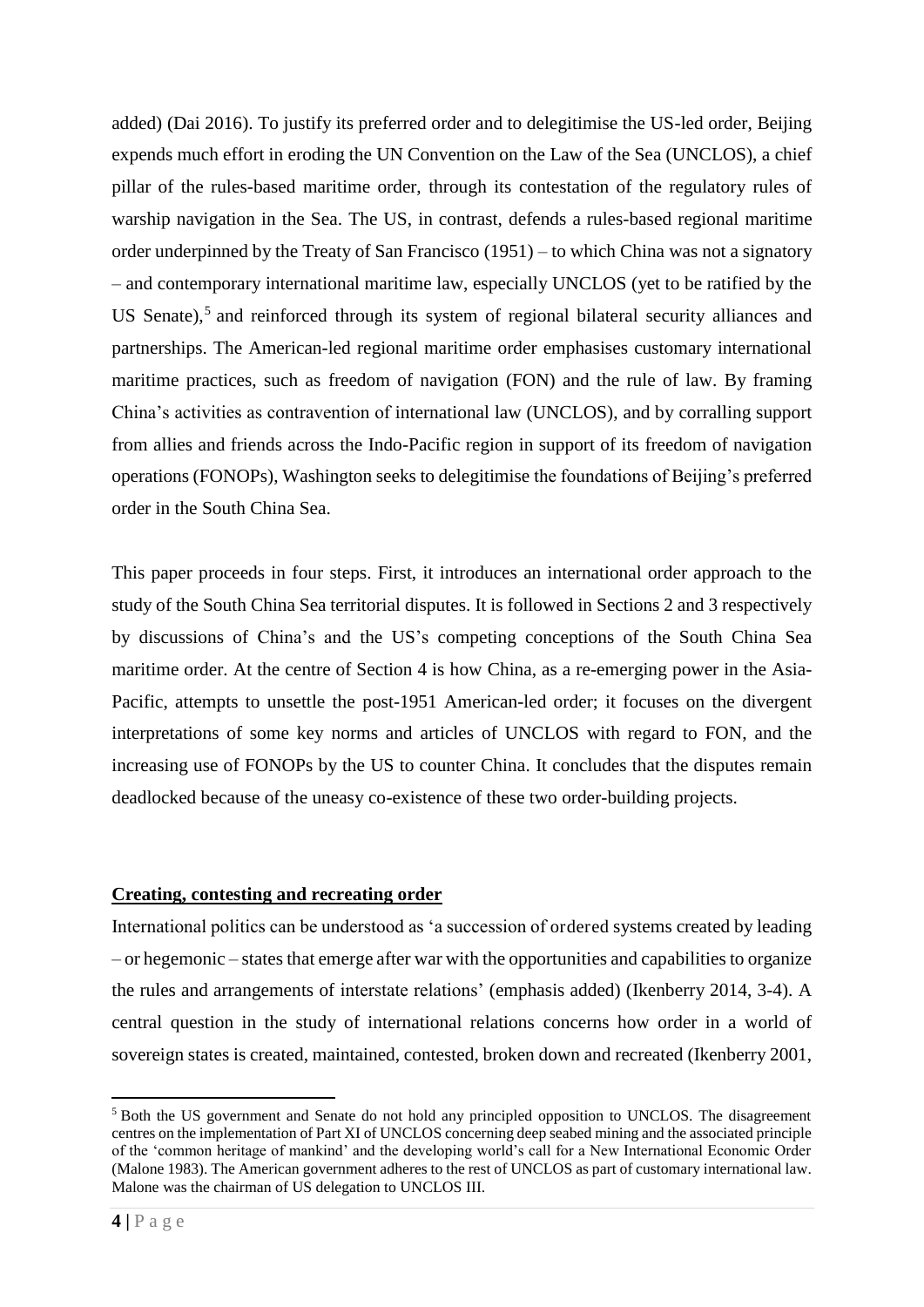3, 22-23). This section elucidates the concept of international order and discusses the relevance of order contestation to the evolution of Chinese polity as well as the international law of the sea.

Bull (2002) studied international order and society from both analytical and historical angles, with the latter emphasising the importance of historically-constructed understandings of international society. As Hurrell points out, 'All human societies rely on historical stories about themselves to legitimise notions of where they are and where they might be going' (2002, xxi, xiii).<sup>6</sup> A weakness of Bull's analytical approach is that he was concerned more about how international order can be maintained within the society of states,  $\frac{7}{1}$  rather than about contestation between different order-building projects. This paper seeks to fill this gap by using an international order approach to discuss how Chinese and American competing order projects have unsettling effects on one another. In so doing, we consider how the Chinese and US maritime orders in the South China Sea have emerged in conception and practice, how each justifies the extension of the norms and rules they espouse and how they have constructed historical stories to legitimise their respective preferred maritime order.

The working definition of an international order in this paper is 'a political formation in which settled rules and arrangements exist between states to guide their interaction' (emphasis added) (Ikenberry 2011, 36). Crucial to the formation of an international order is not the fact that it is often created by leading state(s) – hence a hierarchy – but also the dominant norms and rules of that order must be broadly mutually acceptable to both the leading and secondary states (see also Lebow (2018, 8)). The norms and rules are designed not only to preserve the unrivalled interests of the leaders but also to facilitate cooperation between states within the order, as well as stability, durability and predictability in their interactions (Ikenberry 2001, 3-20, 22-23). This is echoed by Acharya, who argues that global order is founded on a set of ideas that 'help to limit conflict, induce cooperation and stability, and expand legitimacy through representation and participation' (Acharya 2018a, 11). However, because of power asymmetries between leading and secondary states, these primary goals, albeit beneficial to all parties, are not decided upon naturally in practice. The leading state not only determines the course of interaction, it also regulates the rules of the game in its favour. Broadly speaking, in

<sup>6</sup> Quotation on p. xiii. Emphasis added.

<sup>&</sup>lt;sup>7</sup> See chapters 3, 5-9.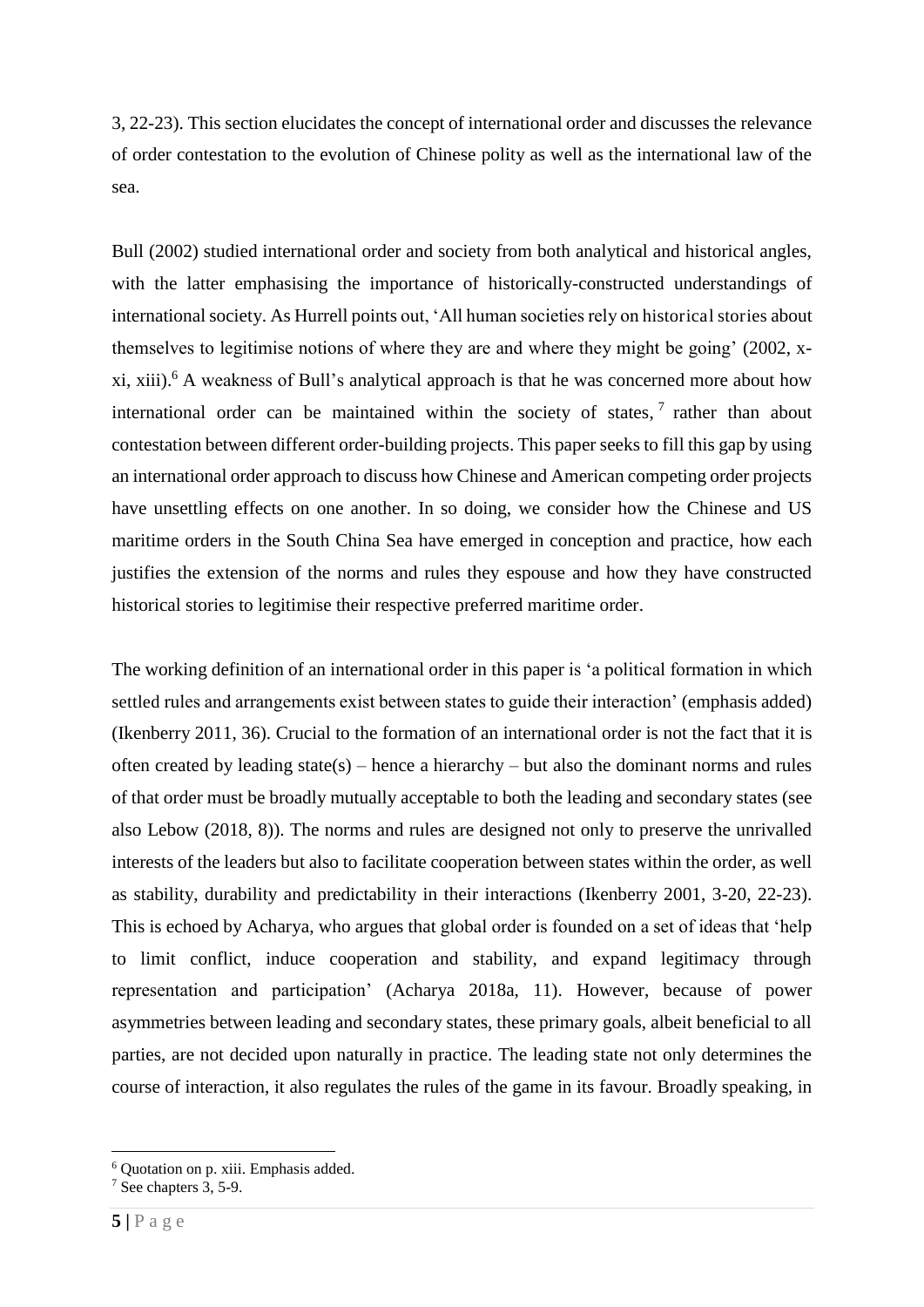an order characterised by the liberal tradition, the leading state sets up and exercises power through negotiated rules and institutions, which prevent it from exerting power arbitrarily. It both provides other states with public goods such as security, freedom (of navigation) and an open trade and financial regime in exchange for their participation and cooperation, and gives secondary states 'voice opportunities' in the collective policy-making process (Ikenberry 2011, 73-75).

The process of US order-building after 1945 was characterised by the establishment of binding rules-based institutions. In the Asia-Pacific, the US-led order was predicated on the San Francisco Peace Treaty (SFPT) (1951) with Japan – a treaty whose reach was not limited to Japan but covered the territories in the Asia-Pacific formerly occupied by Japan during the war (Hara 1999, 517-518). This Treaty, along with hub-and-spokes security arrangements, established the regional political structure and reflected the strategic interests of the US, as the principal drafter of the Treaty (Hara 1999, 517-518). Several regional states were drawn into the US Cold War security umbrella through bilateral alliances and with American assurances they would not be dominated or abandoned: with Taiwan (up to 1979), South Korea and Japan (in Northeast Asia), the Philippines and Thailand (in Southeast Asia), and with Australia and New Zealand (ANZUS) (in Oceania) (Miller and Wich 2011, 106-109). Due to the political complexities of the region as a frontier against communist expansion in the early post-war years, and unlike the order that was fostered in Europe after 1945, less emphasis was placed on nurturing East Asian regional multilateralism. Consequently, weaker regional organisations such as the Southeast Asia Treaty Organization (SEATO), 1954-77, and the Association of Southeast Asian Nations (ASEAN), from 1967 onwards, were established. In short, the postwar American-led order, incorporating Northeast and Southeast Asia, was hierarchical, centred on anti-communist security alliances and supported by weak multilateral institutions (Ikenberry 2011, 297, Katzenstein 2005, 44-50).

More concerned with the pressing need to stabilise regional security and limit the spread of communism, the SFPT sowed the seeds for many of the unresolved territorial disputes in the region with direct consequences for the regional maritime orders in the East and South China Seas. The Treaty was neither specific in naming the recipients of islands renounced by Japan, nor did it define the maritime delimitation of the islands. Rather than viewing the control of the islands as of secondary importance, Hara asserts, Washington deliberately left the territorial issues unresolved as part of its Cold War China containment strategy (Hara 2012). Not only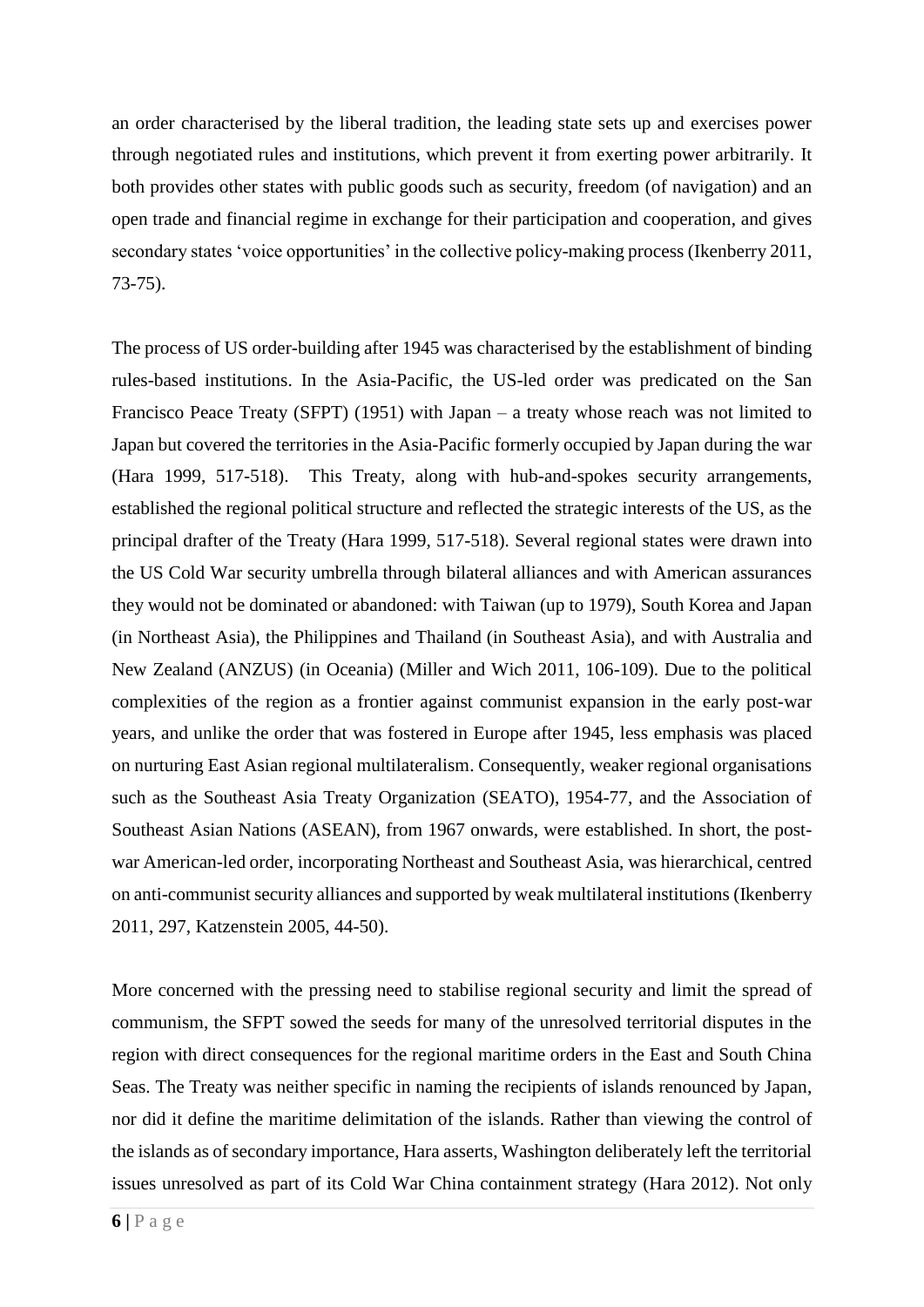were those directly concerned with the territories not party to the Treaty,<sup>8</sup> but the problems created multilaterally by third parties in 1951 have been passed down onto subsequent generations in the form of unresolved territorial disputes, which have come to dominate the regional maritime sphere (Hara 2012).

The re-emergence of powerful non-Western states in the past two decades, most notably China, has produced assertions that the American ordering may not be normatively acceptable. Aspiring non-Western powers may therefore want to undertake order-building to promote new norms in a global order as a means to improve their social standing and rankings in international normative hierarchy.<sup>9</sup> All powers, especially the dominant hegemon, are tempted to build an order that accords closely with their own interests, which can also be viewed as an investment or insurance against future contingencies (Ikenberry 2001, 55, Ikenberry 2011, 108). Even as its material power declines, '[i]nstitutions can both conserve and prolong the power advantage of the leading state', thereby safeguarding its interests, preferences and international status (Ikenberry 2011, 108). Contestation over order-building is per se a battle for legitimacy as well as interests for both the rising and incumbent powers.

Order contestation is not new to China. It faced a similar acrimonious confrontation when European International Society, aided by imperialism and 'gunboat diplomacy', expanded into East Asia in the nineteenth century. In its expansion, according to a refined and nuanced English School account, European International Society demanded homogeneity whereby an 'uncivilised' non-European state had to comply with the European 'standard of civilisation' in order to be admitted to the Society. However, China's state response was to reject that demand for homogeneity while seeking military modernisation (Gong 1984, Suzuki 2009). As will be discussed in more detail below, the American-led post-war liberal order with regard to the South China Sea has also sought homogeneity by imposing so-called 'universal' maritime norms and rules on non-Western China, and China's response is the same: to reject that topdown demand by advancing its own ordering project. Indeed, China took issue with the Eurocentric composition of the South China Sea Arbitration Tribunal, constituted under Annex

-

<sup>&</sup>lt;sup>8</sup> Due to disagreement among the allies over which Chinese government had official recognition – the People's Republic of China (PRC) or the Republic of China on Taiwan, neither was invited. In addition, neither North nor South Korea was present. The implications for the post-war order of their non-participation is explored in more detail in the next section.

<sup>9</sup> Towns argues that social hierarchy is a core feature of international society, which itself is 'a stratifying society in which states are socially ranked and ordered' and that norms generate social hierarchy and ranking (Towns 2010, 41, Towns 2012).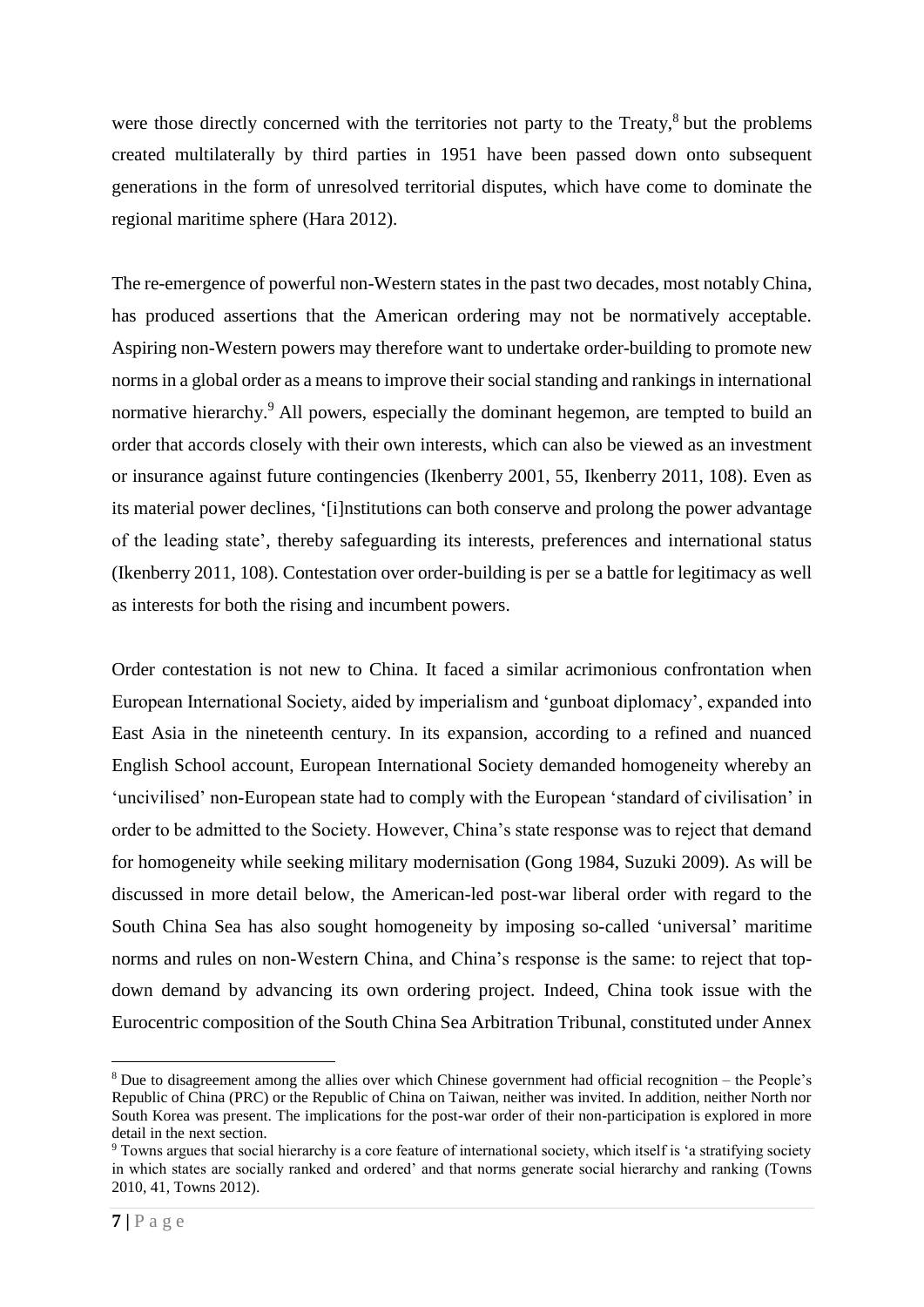VII to UNCLOS, questioning whether the appointed judges, all from or living in Europe, acquainted themselves enough with Asian culture and the South China Sea dispute (Ministry of Foreign Affairs, PRC 2016). China's contemporary project is to unsettle the American order and replace it with a modern version of the Sino-centric East Asian International Society prior to its encounter with Europeans.

It is equally fruitful to apply an international order contestation approach to the study of maritime territorial disputes. The international law of the sea historically originated in more than a single source and was never an exclusive product of European powers. Non-Western states had a significant role to play in its historical evolution. A major source, according to Anand (1982), was the Indo-Asian seafaring practices and norms up to the end of the fifteenth century when the Portuguese, the Spaniards and the Dutch competed for the spice trade in Asia. In the early seventeenth century, Grotius drew on the Indo-Asian maritime traditions to develop his doctrine of mare liberum (free sea). He was countered by, among others, the Englishman John Selden who advocated mare clausum (closed sea) (Tanaka 2015, 17). Contemporary law of the seas is largely shaped by the competing ordering principles of mare liberum and mare clausum.

Booth (1985) argues that in its attempts to bring order to seafaring, UNCLOS is a compromise between the naval powers and the coastal/littoral states. While it preserves the vested interests of naval powers, UNCLOS retains this tension between mare liberum held by prominent naval powers, and the US in particular, and mare clausum favoured by littoral states (this principled conflict is also explored by Anand (1982) and Sanger (1987)). In Booth's words, '[h]istorically ocean regime development has swung between pressure for enclosure of parts of the sea on the one hand, and the desire for freedom of navigation on the other' (Booth 1985, 14). Mare clausum is primarily manifest in the 'territorialisation' provisions for the 12-nautical mile (nm) territorial sea, the 200-nm exclusive economic zone, and the deep seabed mining regime. These competing doctrines lead to contestation over the norm of freedom of navigation between the naval powers of the North and the littoral states of the South, in particular China, Brazil and India, which wish to restrict foreign military activities near their coastal waters (Morton 2016, 926). The rise of these powers may force a repositioning within the hierarchy, or ultimately lead to the transformation of order as a means to obtain those privileges currently enjoyed by the US or the West more broadly (Stuenkel 2016, 11).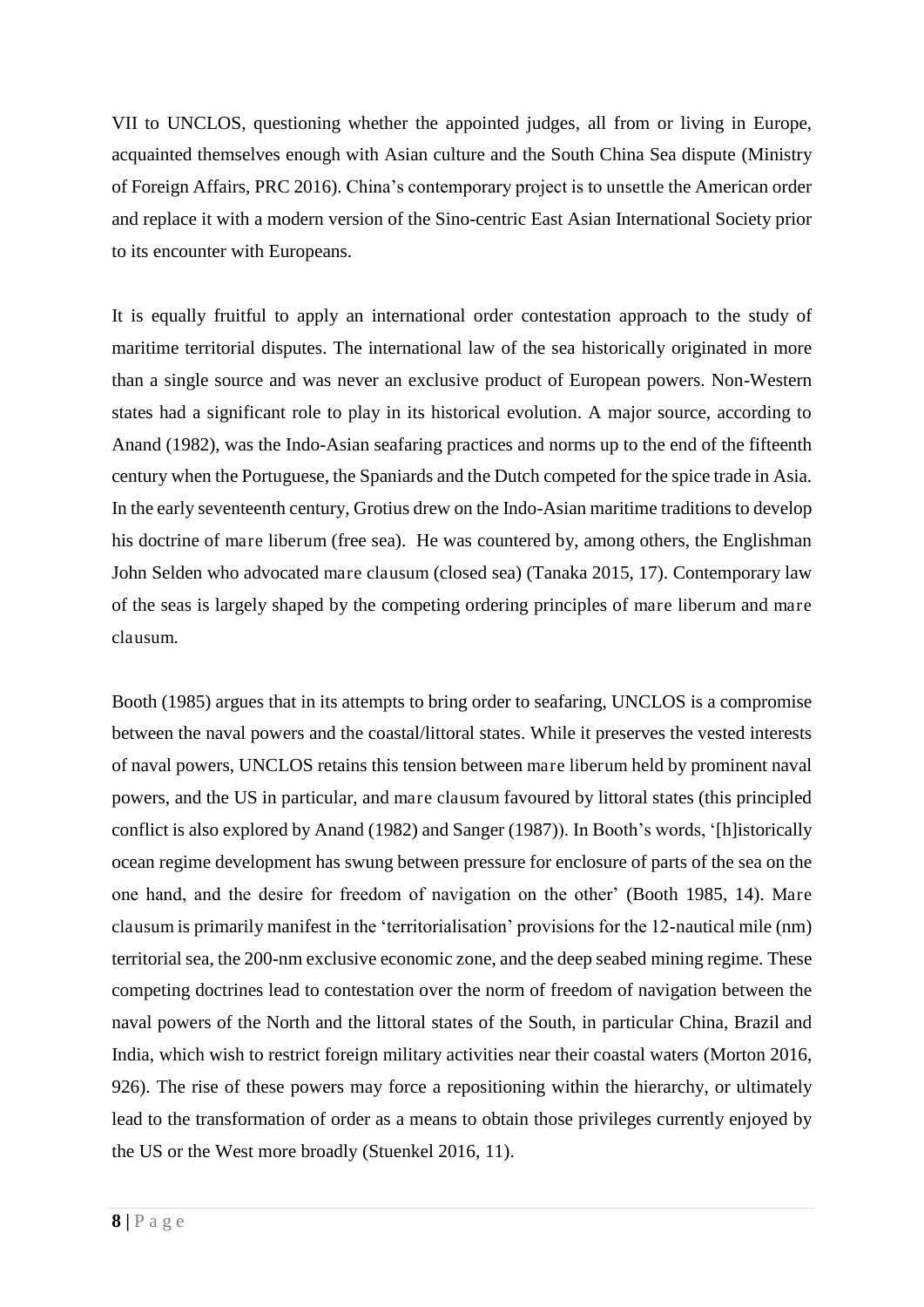Since international order is always in a process of becoming through contestation, the question is whether the American-led order can be transformed into an order with more representation and participation that can better integrate rising powers. The offensive realist, John Mearsheimer, refutes this possibility. In his words, 'the United States … played a key role in preventing imperial Japan, Wilhelmine Germany, Nazi Germany, and the Soviet Union from gaining regional supremacy' (Mearsheimer 2014, 41). Other academics from constructivist approaches offer a less binary vision for order transformation. Kupchan asserts that the coming transition is likely to lead to 'multiple versions of modernity' (Kupchan 2012, 5). Similarly, both Acharya and Flockhart outline an international system consisting of several different orders, with the liberal order being only one of them (Acharya 2018b, Flockhart 2016). The coming transformation proposes a potentially politically diverse landscape, in which 'the western model will offer only one of many competing conceptions of domestic and international order' (Kupchan 2012, 5).

If multiple versions of order are going to exist simultaneously, how is China's contestation of the US-led rules-based order likely to manifest? Since contestation tends to occur over supposedly settled rules and arrangements, attention now turns to how China contests the settled rules and arrangements. China maintains that the initially settled regional maritime order, based on international agreements made between 1943 and 1945, was 'illegitimately' unsettled by the post-war order based on the SFPT, which was underpinned by the US's anti-Communist strategy. China's re-emergence as a regional power has not only re-ignited China's contestation over the US-dominated order as a means to overcome the political trauma in the national psyche caused by foreign invasion but also its will to assert its own conception of regional order as a means to restore its historical regional leadership position. As it restores its regional authority, China vows to unsettle the regional maritime order enforced by the US after 1951.

## **Humiliated China: The imperative of restoring the unsettled Sino-centric South China Sea order**

The maritime domain of the South China Sea is an issue-area in which China contests the US rules-based order, supported by Sino-centric historical storytelling, the downplaying of contemporary international law of the seas, and increasingly backed up by military means to strengthen its presence in the four major groups of islands or archipelagos in the Sea.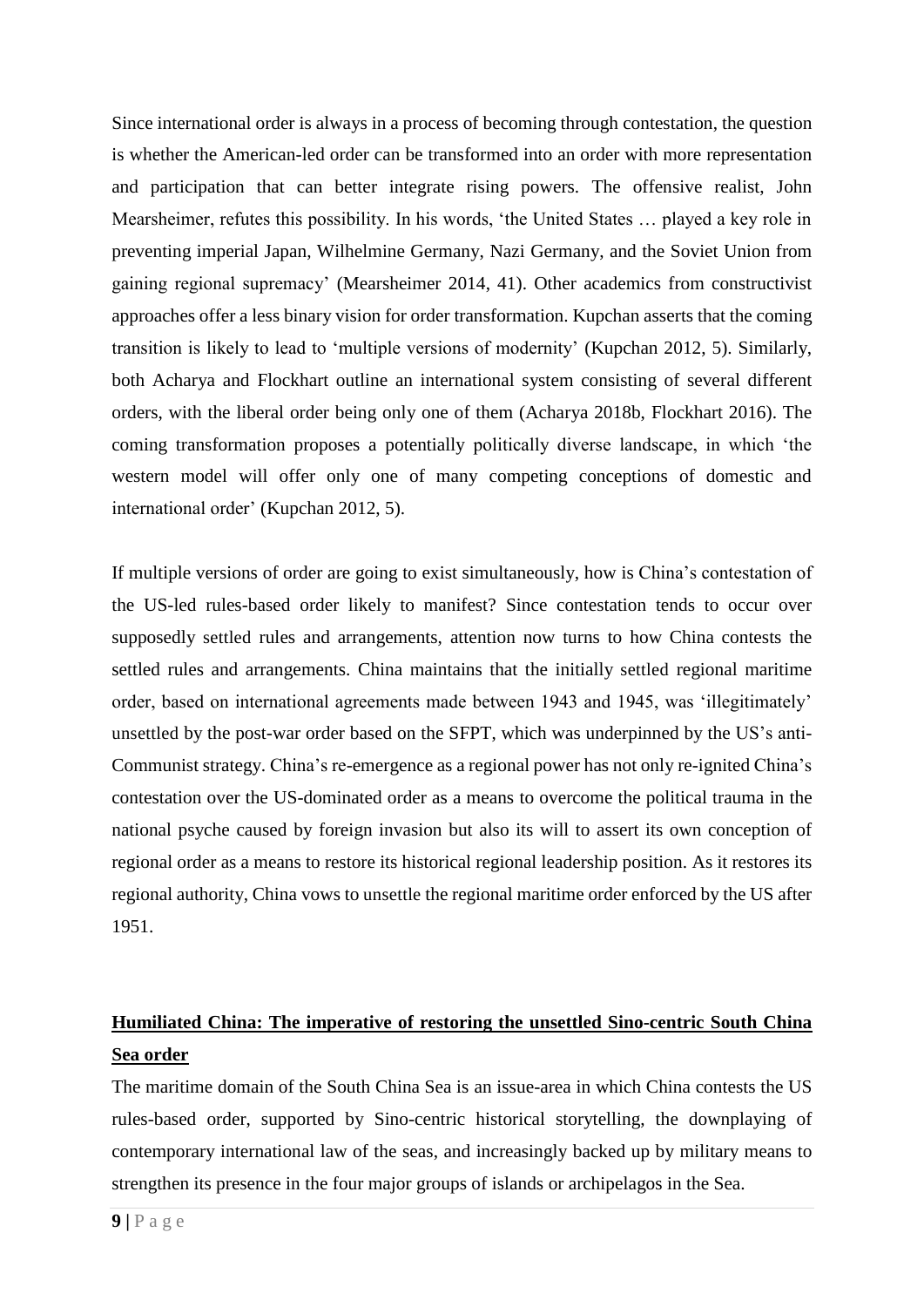China claims that the Paracel (Xisha) Islands in the west, Macclesfield Bank and Scarborough Shoal (Zhongsha) in the middle, the Pratas (Dongsha) Islands in the east, and the Spratly (Nansha) Islands in the south were historically Chinese territories since they were first discovered by Chinese in the Han dynasty (206 BC – 220 AD) (Gao and Jia 2013, 99). China exercised sovereign jurisdiction over them from the Ming dynasty (1368 – 1644) until they were invaded and occupied by French and Japanese forces from 1930 up to the end of World War II in 1945 (Fu and Wu n.d., 4-5n). <sup>10</sup> In accordance with the Cairo and Potsdam Declarations, the Republic of China (ROC) recovered the islands from the Japanese imperial government in December 1946, establishing sovereign control over major island groups in the South China Sea and stationing troops on Woody Island and Itu Aba Island (Taiping Island) in the Paracels (Fu and Wu n.d., 6, Hong 2012, 10). In 1947 the ROC government published an 11-dash-line map, demarcating its 'ownership' of approximately 90 per cent of the South China Sea. Following the Chinese civil war, the People's Republic of China (PRC) claimed inherited territorial rights to the South China Sea from the ROC in 1949.

As previously discussed, with the onset of the Cold War in East Asia and in the midst of the Korean War, sovereign control over the islands was not explicitly returned to China under the SFPT due to their strategic significance in the Cold War context. Neither the ROC government (in Taipei) nor the PRC government (in Beijing) were invited to the San Francisco Peace Conference due to a disagreement between the organisers over which government officially represented China (Matsumura 2013). Ultimately, neither government was present nor party to the resultant Treaty. France and the State of Vietnam under Bo Dai pressed their claims to the Paracel and Spratly Islands at the Conference and the issue was left unsettled (Hong 2012, 12). Accordingly, Article 2(f) of the Treaty only declared that 'Japan renounces all right, title and claim to the Spratly Islands and to the Paracel Islands' without specifying to whom they would be returned (Taiwan Documents Project 1951). The consultations that followed in Washington, Manila and Taipei showed American primary concerns over Communist Chinese control over the islands, although the US recognised 'Chinese' sovereignty over them (Fu and Wu n.d., 13-

-

<sup>&</sup>lt;sup>10</sup> Havton challenges the authenticity of this Chinese historical narrative (Hayton 2014, Hayton 2017). Fu and Wu is an internal publication without the name of publisher and year of publication. However, the two authors are authoritative in the subject matter. Fu Ying is now serving in the Foreign Affairs Committee of China's legislature, the National People's Congress, and was formerly China's ambassador to the Philippines, Australia and the UK and a Vice Minister of Foreign Affairs. Wu Shicun is the President of the National Institute of South China Sea Studies,<http://en.nanhai.org.cn/index/survey/motto.html>(accessed 4th September 2018).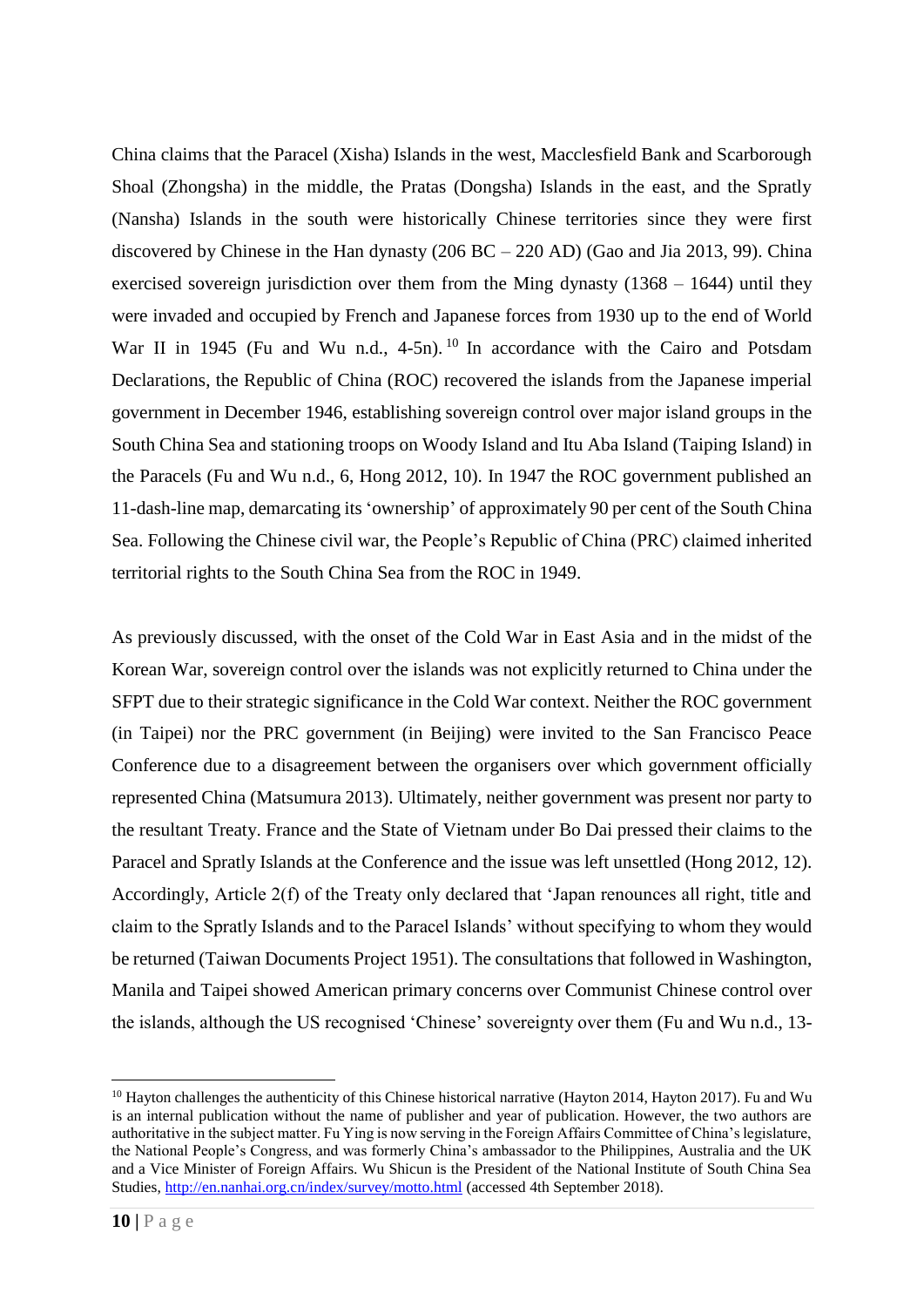16). This is echoed by Hara (2012) who argues that the SFPT made sure that the Paracels and Spratlys, which lie along the 'Acheson Line', the US Cold War line of defence in the Western Pacific, would not fall into the hands of Chinese Communists.

What China had considered settled arrangements for the post-war order in the South China Sea quickly became unsettled. The failure to name China as the recipient state provided the Philippines and South Vietnam with the grounds for occupying the islands in the years following the SFPT. The PRC found it difficult to convince other littoral states of the legitimacy of its version of maritime order. The Philippines interpreted Japan's renunciation without assigning any recipient as equivalent to a transformation of the status of the islands into res nullius (literally meaning 'nobody's property'), open to acquisition by other states (Aguda and Arellano-Aguda 2009, 583). Beijing initially believed the North Vietnamese Communists were an ally when Pham Van Dong, North Vietnam's prime minister, promised to 'fully respect' Chinese sovereignty over the Paracel and Spratly Islands in September 1958 in response to the PRC declaration on its territorial waters unveiled in the same month (Fu and Wu n.d., 17, Hayton 2014, 96).<sup>11</sup> 'Inheriting' the French claim to the islands, South Vietnam attempted to expel the PRC from the Paracels but the PRC retained control of them following a short battle in January 1974 (Gao and Jia 2013, 105). Following unification in 1975, the communist regime of Vietnam changed its policy stance and publicly announced its claim to the Paracels. Malaysia followed suit by announcing its own continental shelf, covering some of the Spratly islands and their adjacent waters, in 1979, thereby shifting the territorial disputes into the wider maritime arena (Fu and Wu n.d., 19).

Another severe blow to the legitimisation of the Chinese preferred regional order was the adoption of UNCLOS in December 1982, even though the PRC was party to UNCLOS III negotiations. UNCLOS does not define or recognise the concepts of 'historic waters', 'historic sovereignty/ownership' and 'historic rights/title'.<sup>12</sup> By ratifying UNCLOS in 1996, according to a non-Chinese interpretation, China had "signed away its rights to claim 'historical rights' in other countries' [exclusive economic zones]" (Hayton 2014, 117). However, China has

-

<sup>&</sup>lt;sup>11</sup> Fu and Wu admit that as a token of friendship to the North Vietnamese regime, China removed two dashes in the Gulf of Tonkin from the initial 11-dash line in 1953 (Fu and Wu n.d., 20). For a similar argument, see Gao and Jia (2013, 103, n37) .

<sup>&</sup>lt;sup>12</sup> Historic rights may be defined as 'rights over certain land or maritime areas acquired by a State through a continuous and public usage from time immemorial and acquiescence by other States, although those rights would not normally accrue to it under general international law' (Tanaka 2015, 223). For the Chinese perspective on historic rights, see Li & Li  $(2003)$  and Zou  $(2001)$ .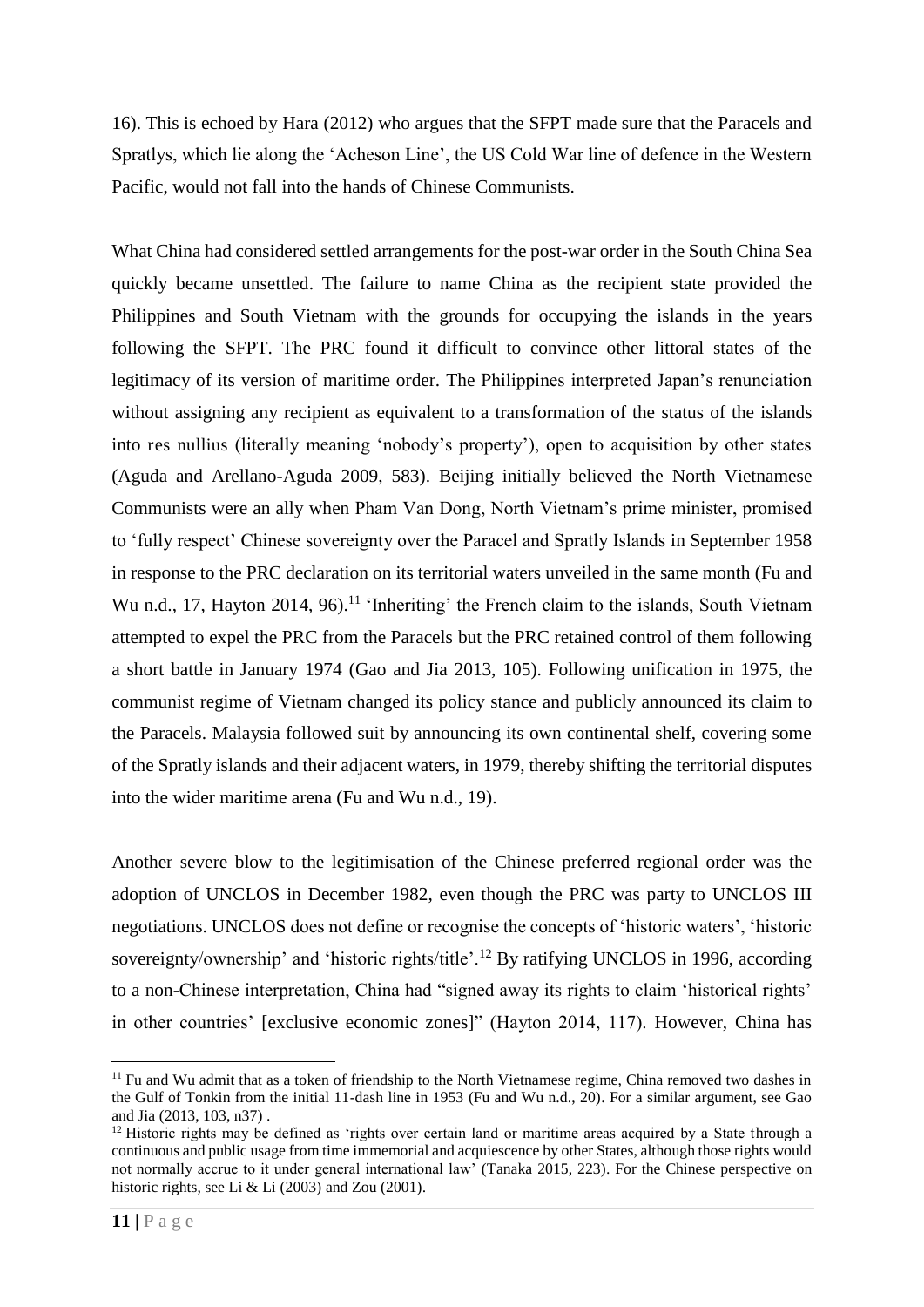repeatedly argued that it possesses historic rights which were derived from 'the practice of the Chinese people and the Chinese government throughout the long course of history' (The Government of the People's Republic of China 2016, para. 3). The historic rights were established prior to the entry into force of UNCLOS by the fact that China was the first country that discovered, named, explored and exploited the resources (The Government of the People's Republic of China 2014, para. 4). Historic rights are enshrined in Chinese domestic law. Article 14 of the 1998 Law of the People's Republic of China on the EEZ and Continental Shelf reaffirms that while certain (restricted) freedoms are permissible in China's EEZ, '[t]he provisions in this Law shall not affect the rights that the People's Republic of China has been enjoying ever since the days of the past.<sup>'13</sup>

UNCLOS instead codifies the 200nm EEZ and redefines the continental shelf, which facilitated moves by some littoral states (namely the Philippines, Vietnam and to a lesser degree, Malaysia, Indonesia and Brunei) to assert territorial jurisdiction over some of the islands and waters in the Sea, giving rise to overlapping claims. Through UNCLOS, Southeast Asian claimant states were formally able to challenge Chinese claims to the islands in the South China Sea, and, from China's perspective, to 'further consolidate their illegitimate encroachment' under the framework of international maritime law (Fu and Wu n.d., 63). UNCLOS has effectively provided Malaysia and Vietnam with the legal mechanism to jointly submit their claims to the continental shelf beyond 200nm from their coastal lines to the Commission on the Limits of the Continental Shelf in May 2009, without needing to stipulate ownership of the disputed islands (Hayton 2014, 119). In addition, as discussed above, the old tension between mare liberum and mare clausum remains unresolved. China's narrow interpretation of UNCLOS's Article 58 asserts that the right of freedom of navigation is not unrestricted and that it has the right to regulate the operations of foreign military vessels in its EEZs. According to China, what is not clearly authorised in UNCLOS is not permitted (Ji 2009). By using a mix of domestic legislation, Chinese-specific interpretations of UNCLOS and claims derived from its historic rights, China has engaged in 'legal layering' using three intersecting and contradictory sources of legitimacy (Kraska 2011, 315).

<sup>&</sup>lt;sup>13</sup> The 1998 Law is available at http://www.npc.gov.cn/englishnpc/Law/2007-12/11/content 1383573.htm (accessed 27 February 2019).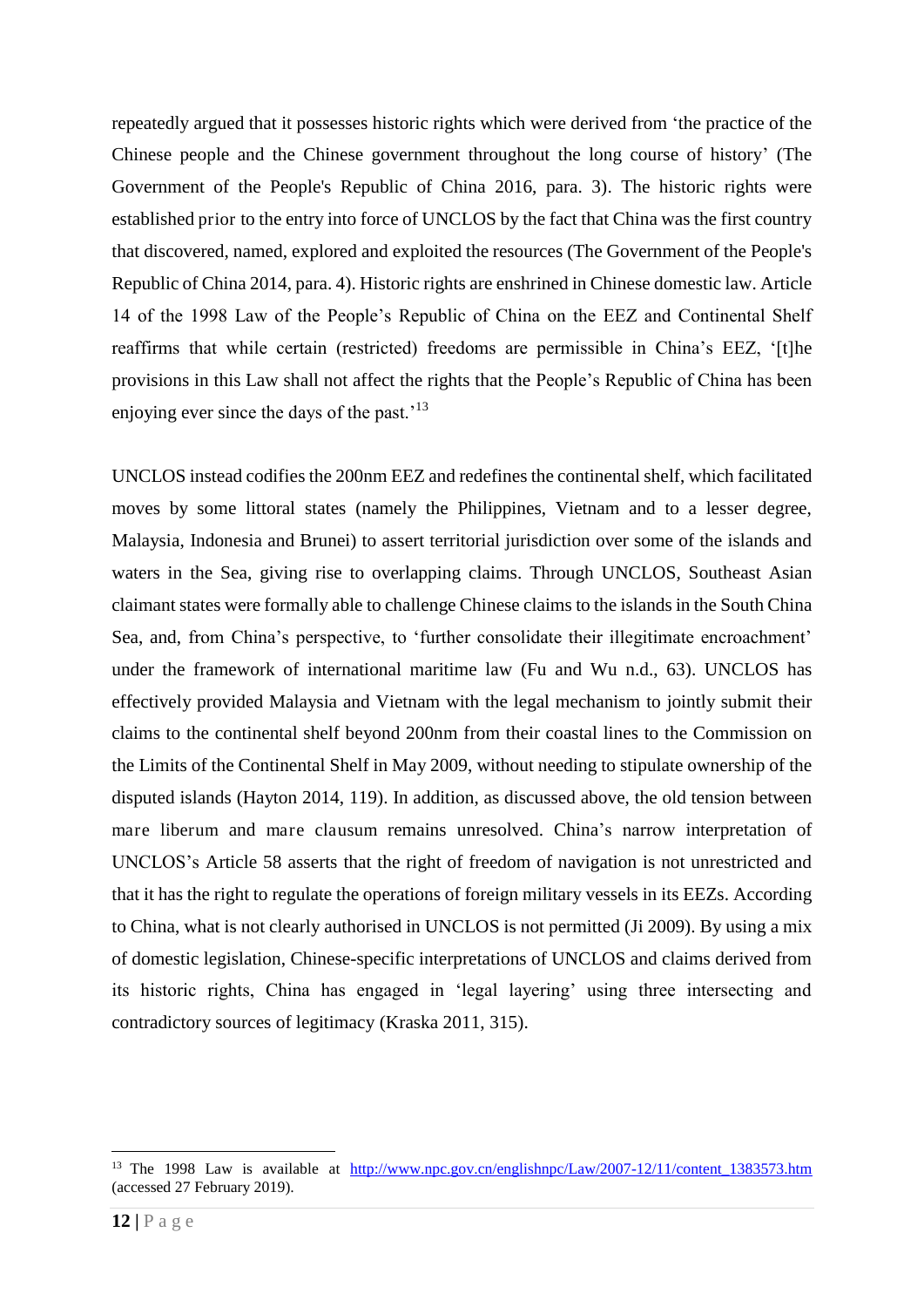Making matters worse for China, direct American involvement in the South China Sea territorial disputes intensified during the Obama Administration. In May 2010, at a Sino-US Strategic and Economic Dialogue (S&ED) meeting in Washington, Dai Bingguo allegedly told Secretary of State Hillary Clinton privately that the South China Sea constituted China's 'core interest' (Swaine 2011, 8-9, Fu and Wu n.d.,  $72-73$ ).<sup>14</sup> In the Ministerial Meeting of the ASEAN Regional Forum (ARF) in Hanoi in the following July, Clinton openly expressed that 'the United States has a national interest in freedom of navigation, open access to Asia's maritime commons and respect for international law in the South China Sea,' and that 'claimants should pursue their territorial claims and accompanying rights to maritime space in accordance with the UN Convention on the Law of the Sea' (Clinton 2010). Clinton's official statement introduced new elements to US policy that to Beijing only emphasised the dissipation of US neutrality over the disputed territories. Clinton's suggestion that the US 'would be prepared to facilitate initiatives and confidence-building measures' implied to Beijing that the US was prepared to be party to the disputes (Clinton 2010).

By internationalising the disputes as a matter for international law, the US was officially declaring that it did not recognise China's claims to the disputed territories and openly rejected China's conception of order. With its preferences delegitimised at the ARF meeting (twelve of the 27 countries present favoured the American approach), followed by a stand-off between Chinese fishing vessels and the Philippine navy in Scarborough Shoal in April 2012, Beijing resorted to coercive measures to reassert its claims. Since September 2013, China has intensified land reclamation activities around the Spratly Islands, increasing its de facto control over the disputed islands (Dolven, Elsea, et al. 2015, 1).<sup>15</sup> These were supposed to enhance China's bargaining power while agreeing to resume code of conduct negotiations with ASEAN in the same month (Fu and Wu n.d., 103-107, 114-115).

Therefore, the current impasse primarily relates to China's vision of a regional order based on the Cairo and Potsdam Declarations at the end of World War II as the basis for its sovereignty claims to the islands in the South China Sea and its contestation over the enforced regional order derived from the post-war SFPT. China holds that American anti-communist ideological concerns over China's rise have encouraged encroachment on Chinese sovereignty over the

 $14$  Fu and Wu contend, however, that there was no official record of this statement.

<sup>&</sup>lt;sup>15</sup> The Chinese government did not acknowledge the reclamation until June 2015 (Dolven, Elsea, et al. 2015, 1).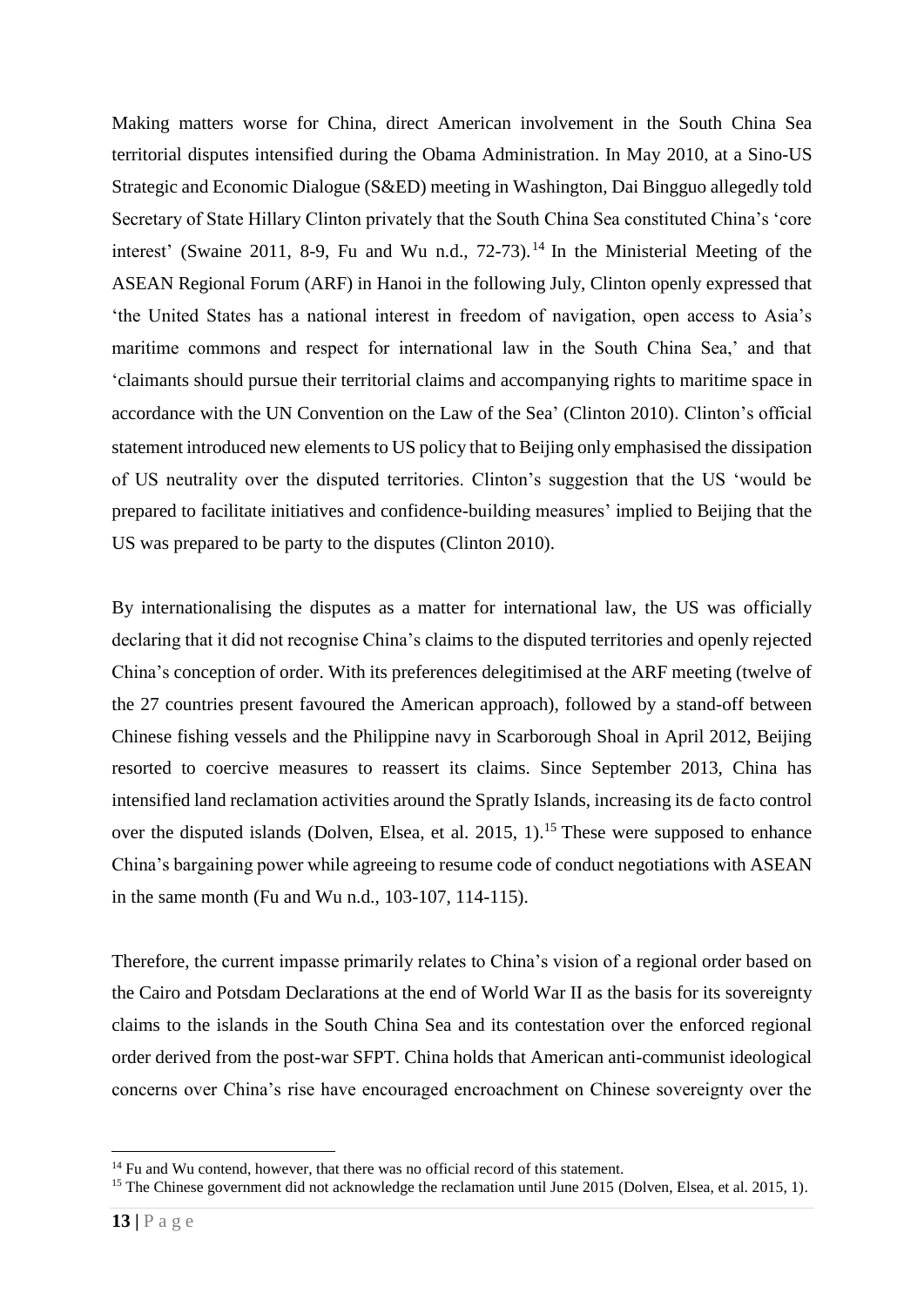South China Sea. In maintaining the story of its claims based on its sovereignty over the islands and the unspecified historic rights to the maritime areas within the 'nine-dash line', China's primary goal is to delegitimise the claims made by the Philippines, which are derived from the SFPT, and Vietnam.<sup>16</sup>

The second point of contestation concerns China's challenge to post-war international law from which the US draws legitimacy for its maritime order in the South China Sea. Post-war international agreements with relevance to the South China Sea undermine Chinese territorial interests. UNCLOS, in particular, does not recognise China's historic rights to the waters in the South China Sea that, according to China, preceded the advent of UNCLOS by ages (Gao and Jia 2013, 121, 123). Moreover, China rejects an exclusive reliance on UNCLOS to resolve the disputes, as UNCLOS does not rule on territorial sovereignty over insular features, which are at the heart of the South China Sea disputes. Both custom and history matter (Gao and Jia 2013, 119).

Beijing views UNCLOS as only the 'first step towards the establishment of a new international legal order for the oceans' (emphasis added) (Gao 2009, 294-295), and wants to play a greater role in the development of international maritime norms once it ratified UNCLOS in 1996. While acknowledging that historic rights may not conform to the prevailing international rules, some Chinese scholars have advanced an argument that China's state practice regarding historic rights may influence the development of that concept in international law by using a principle enshrined in the preamble of UNCLOS, viz. 'matters not regulated by this Convention continue to be governed by the rules and principles of general international law' (Li and Li 2003, Zou 2001). They argue that historic rights are 'contained in customary international law outside the ambit of, and unaffected by, UNCLOS (Symmons 2016, 261-262). In implementing and enforcing its domestic legal framework for managing its own maritime zones, China is testing international regulation on the EEZ and actively pushing the boundaries and meaning of UNCLOS. Furthermore, Beijing's response to the July 2016 ruling by the South China Sea Tribunal as 'just a piece of waste paper' (Ministry of Foreign Affairs, PRC 2016) and its continued use of force to overturn the legal rights of its neighbours is a concerted effort to

<sup>&</sup>lt;sup>16</sup> The SFPT was designed to manage later claims of non-contracting parties. Article 25 states that the Treaty 'shall not confer any rights, titles, or benefits on any state which is not an Allied Power.' Further, rights, titles and benefits can only be bestowed upon states which had signed and ratified the treaty (emphasis added) (Lee and Van Dyke 2010, 759).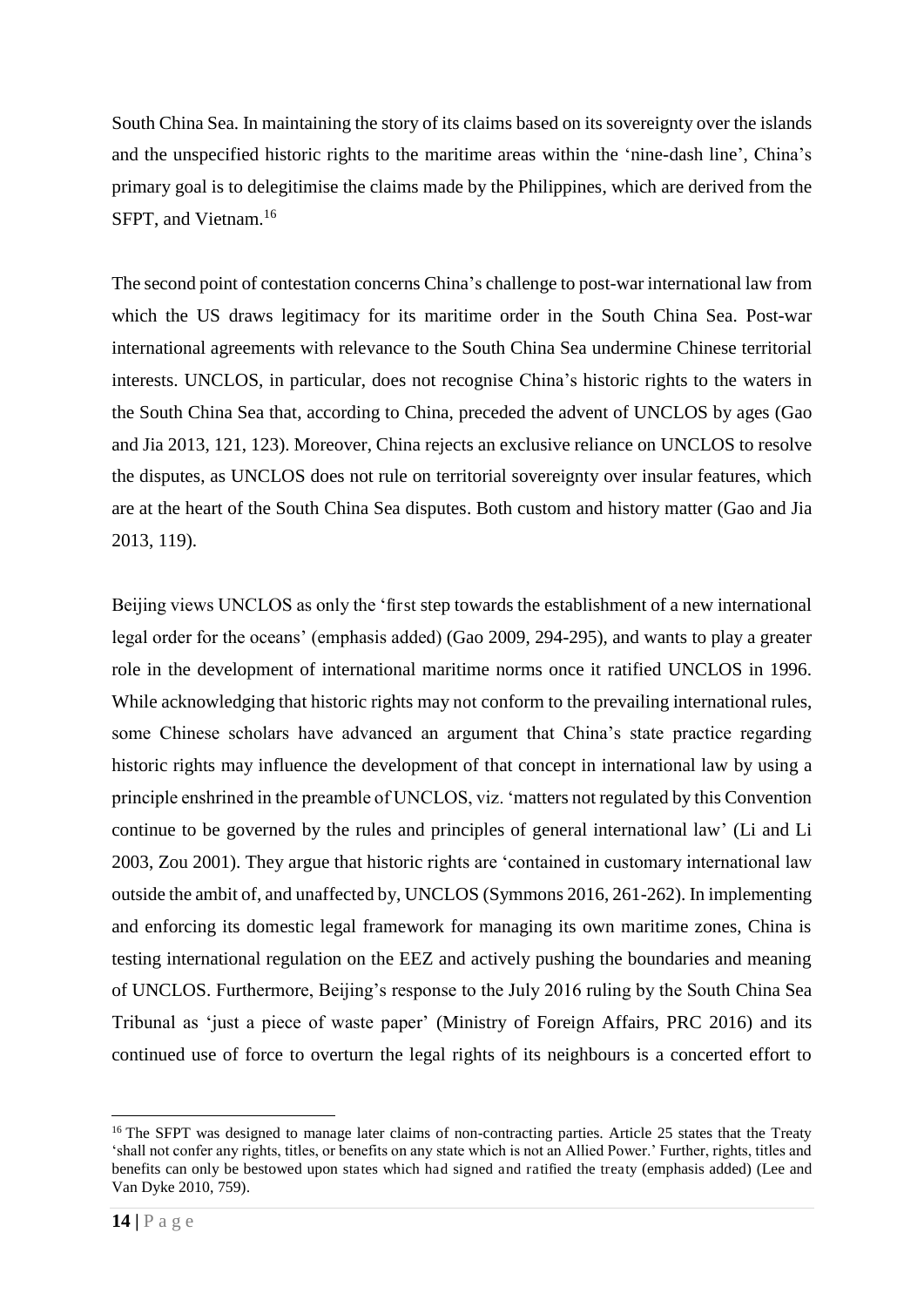reinterpret or renegotiate UNCLOS. A change to the current understanding of FON in the EEZ in China's favour and the addition of Chinese self-proclaimed practice to the current international law of the sea would fundamentally alter the settled rules of navigation in international waters.

To conclude, China's order-building project entails a restoration of the 1943-45 order that recognised Chinese sovereignty over the islands, nullifying the void left by the SFPT, supplementing UNCLOS with Chinese historical practice with regard to historic rights in the South China Sea, and reinterpreting UNCLOS in favour of mare clausum. This irredentist and expansionist project inevitably sets China on a collision course with the US's preferred rulesbased ordering project, based primarily on international treaty and law. In the following sections we consider how the US seeks legitimacy for its order by presenting itself as the upholder of international maritime law, while delegitimising China as a threat to the rulesbased order. The practice of freedom of navigation has come to represent the source of contestation between the two order-building projects and has taken centre stage in the regional strategies of both the Obama and Trump administrations.

#### **American universalism: The US preference for a rules-based South China Sea order**

As highlighted by the conceptual discussion of international order above, order-building projects reflect the values and interests of the main power. The character of the post-1945 regional security order has been principally shaped by American leadership, using a mix of 'persuasion, incentives and coercion' (Patrick 2016, 8). The American regional rules-based maritime order has come to be settled on the US hub-and-spokes alliance system and partnerships with regional states, supported by the guiding principles of international maritime law, including, but not limited to, territorial sovereignty, freedom from intervention and freedom of navigation in international waters, all underpinned by US naval power and operational bases across the Pacific. 'Defending, deepening and extending' this order has been the mainstay of US foreign policy (Nye 2017, 12).

The rules-based maritime order in the South China Sea is not only crucial for US naval access to the Indian Ocean and the Middle East, but also enables the US to fulfil its role as the regional security provider, to provide free and open access to the global commons (O'Rourke 2018, 3- 4). There are several reasons why protecting the tenets of this order, and the status quo, is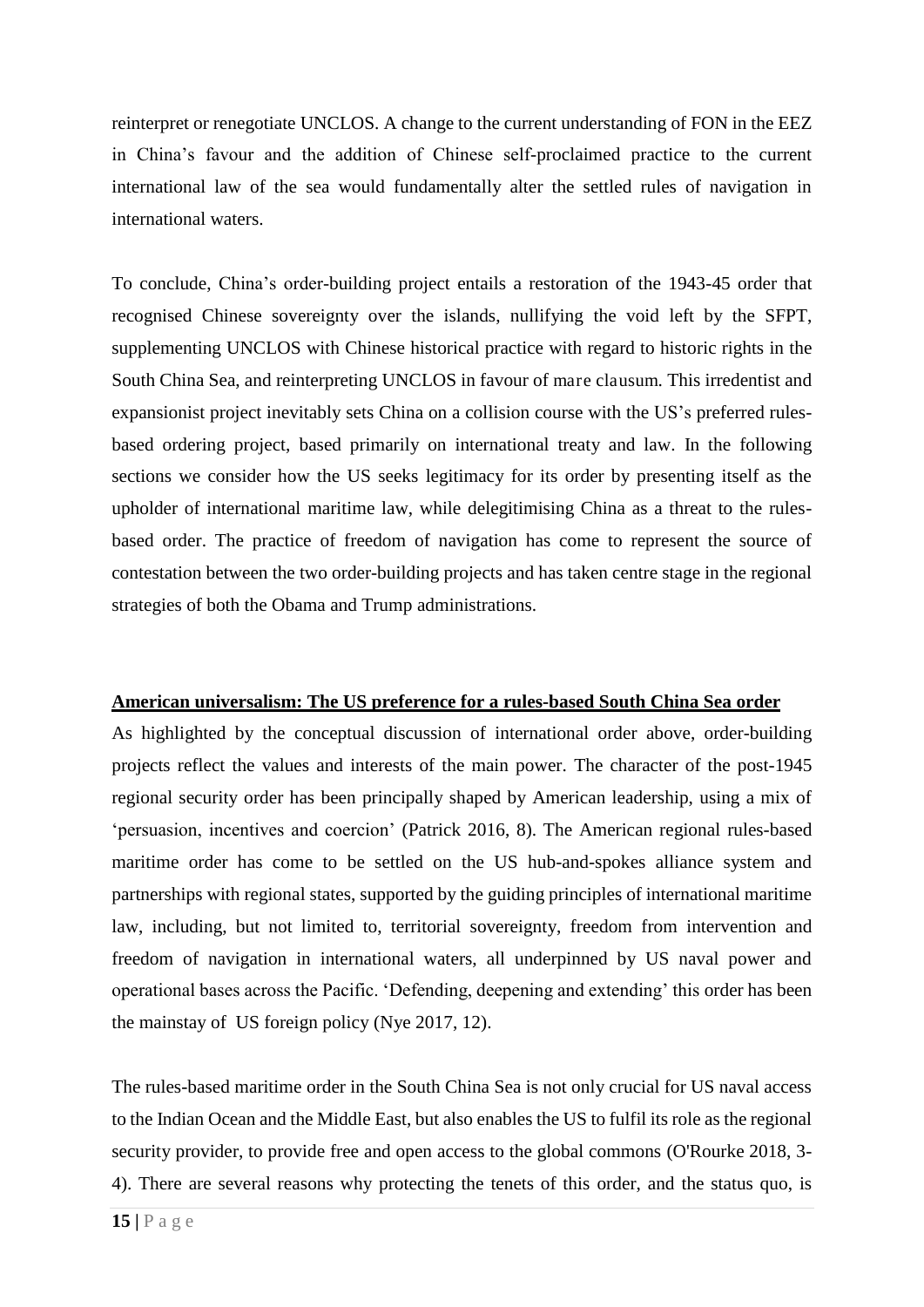fundamental to Washington. First, is the US Navy's requirement to maintain free and open access to the world's oceans, one of the global commons. A Department of Defense report published in August 2015 noted that EEZs covered by the US Pacific Command (USPACOM) – renamed the US Indo-Pacific Command (USINDOCOM) in May 2018 – presented 38% of the world's oceans. Unchallenged excessive maritime claims would impede US naval activity in over one-third of the world's oceans and restrict the freedom of the seas (US Department of Defense 2015, 23-24). Second, protecting the international rules-based maritime order is fundamental to maintaining America's preeminent status within the hierarchical regional order. Any significant changes to the existing maritime order in the South China Sea by a challenger to that order is likely to encourage other challenger states to push for changes in other maritime spaces, which would potentially undermine the US-led order and the US leading position within it. Consequently, the American goal in the South China Sea is to deter, or at a minimum, to delay, the advance of a new regional order shaped by China's values and interests.

Defending this South China Sea order is complicated by several factors rooted in the process of US post-war order-building. First, the maritime order continues to be defined by Washington's Cold War anti-communist strategy which enabled the equivocal wording of the post-war SFPT with regard to the ownership and delimitation of islands, including those of the South China Sea. Second, UNCLOS, principally the rules governing EEZs and the continental shelf, exacerbated the territorial problems, since ownership of the disputed territories could determine who would manage lucrative EEZs. Finally, the interests and military priorities of the naval powers took precedence over the concerns of those coastal states who wanted to regulate military freedom of navigation and overflight in their EEZs during the UNCLOS negotiations. As the dominant state, the US has dictated how, and to what extent, rising powers should be integrated in the US-led order, often insisting upon adherence to the settled rules and norms, with rising powers expected to assume responsibility for maintaining and defending – rather than changing – the order (Patrick 2016, 20). The fundamental American belief in the universality of US values and norms is viewed by some states, which are only partially embedded within, or external to, the American order, as inherently transformative and threatening. More importantly, for these states, the US-led order appears exclusive rather than inclusive. Consequently, a source of dissatisfaction and now contestation among re-emergent or rising powers is the so-called universally applicable character of the broader US-led rulesbased order (Ikenberry 2011, 189, Lind 2017, 78).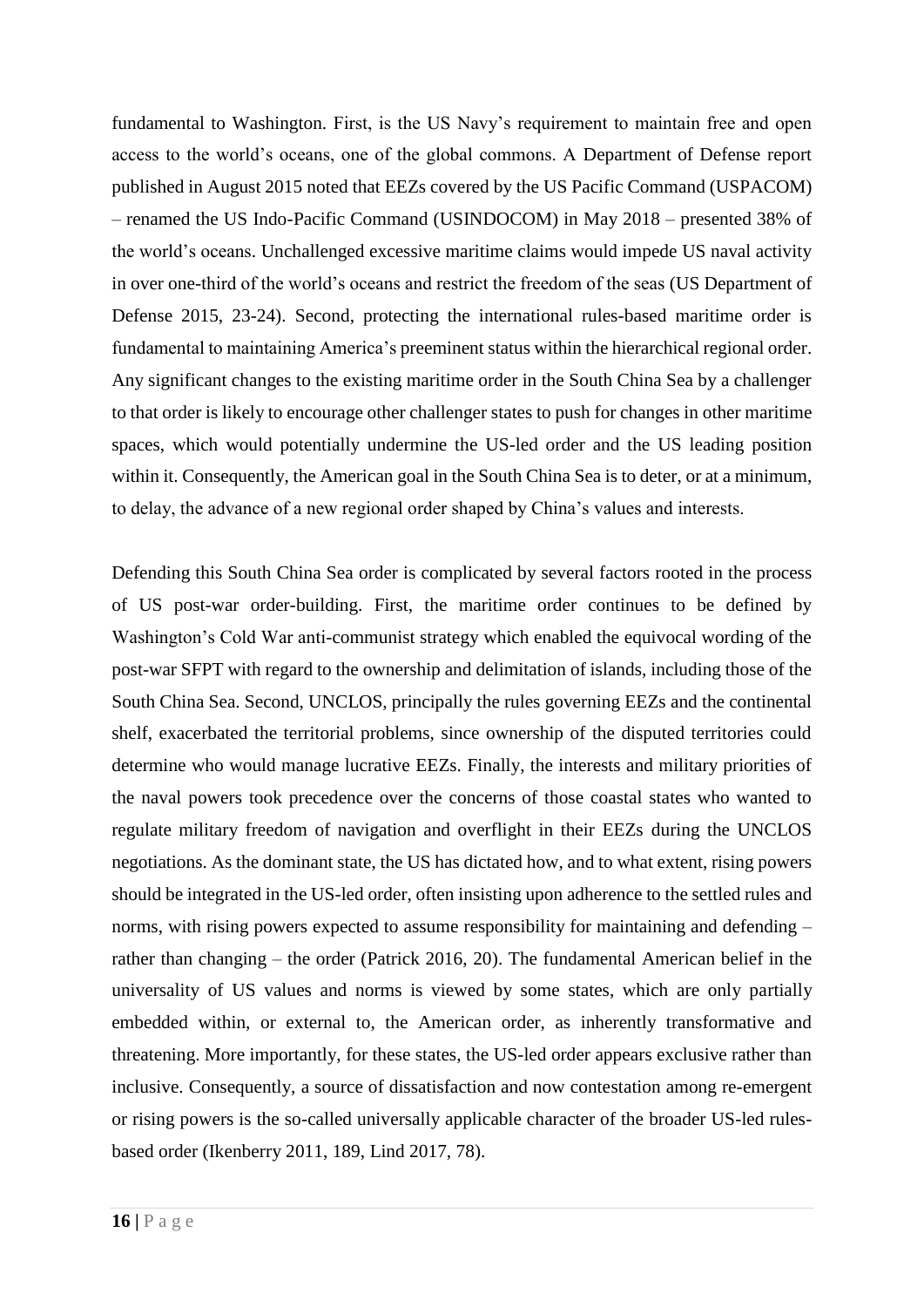To 'universalise' the American rules and to get them settled, the Obama and Trump administrations aim to assert and defend Washington's preferred notion of regional maritime order by securing freedom of navigation for military vessels. At the same time, they strive to marginalise the alternative position posited by some coastal states who seek to restrict the activities of naval powers in their EEZs. Yet the US position on defending UNCLOS as a foundation of regional maritime order is constrained by its own non-ratification of this Convention, although it adheres to the main principles of UNCLOS (Bateman 2006, 2). The following discussion focuses on the Obama administration's strategic rebalance and the Trump administration's 'Free and Open Indo-Pacific' (FOIP) strategy, which is the most recent strategy through which the US seeks to defend against the threat that China's activities present to the rules-based order and free and open access to the global commons in particular.

From 2009 Washington openly demonstrated regional leadership to counteract China's excessive territorial and maritime claims against the Philippines and Vietnam and also to counter the harassment of US naval vessels (such as the USNS Impeccable in March 2009) across the South China Sea. As Clinton's conversation with Dai Bingguo at the May 2010 Strategic and Economic Dialogue in Washington attests, Beijing felt it was in a stronger position to reject American diktats on the shape or terms of China's rise, especially with regard to its 'core interests' in the South China Sea (Clinton 2014, 75-76). The Obama administration's announcement of the strategic rebalance in November 2011 signalled US intentions to remain at the heart of the regional order. The rebalance was a means to protect US trade and maritime interests and safeguard the American-led regional security order, especially in the maritime sphere.

The Trump administration has been stark in setting out its twin objectives of deterring China's contestation of the existing maritime order in the South China Sea, and creating a collaborative regional buttress to counter China's order-building activities. Both the December 2017 National Security Strategy (NSS) and the January 2018 National Defense Strategy (NDS) frame China as a revisionist state (along with Russia) and as a threat to the rules-based order. The 2017 NSS declares that 'China seeks to displace the United States in the Indo-Pacific region, expand the reaches of its state-driven economic model, and reorder the region in its favor' (White House 2017, 25). The 2018 NDS proclaims that the US is 'facing increased global disorder, characterized by decline in the long-standing rules-based international order' (US Department of Defense 2018, 1). Both official documents emphasise the administration's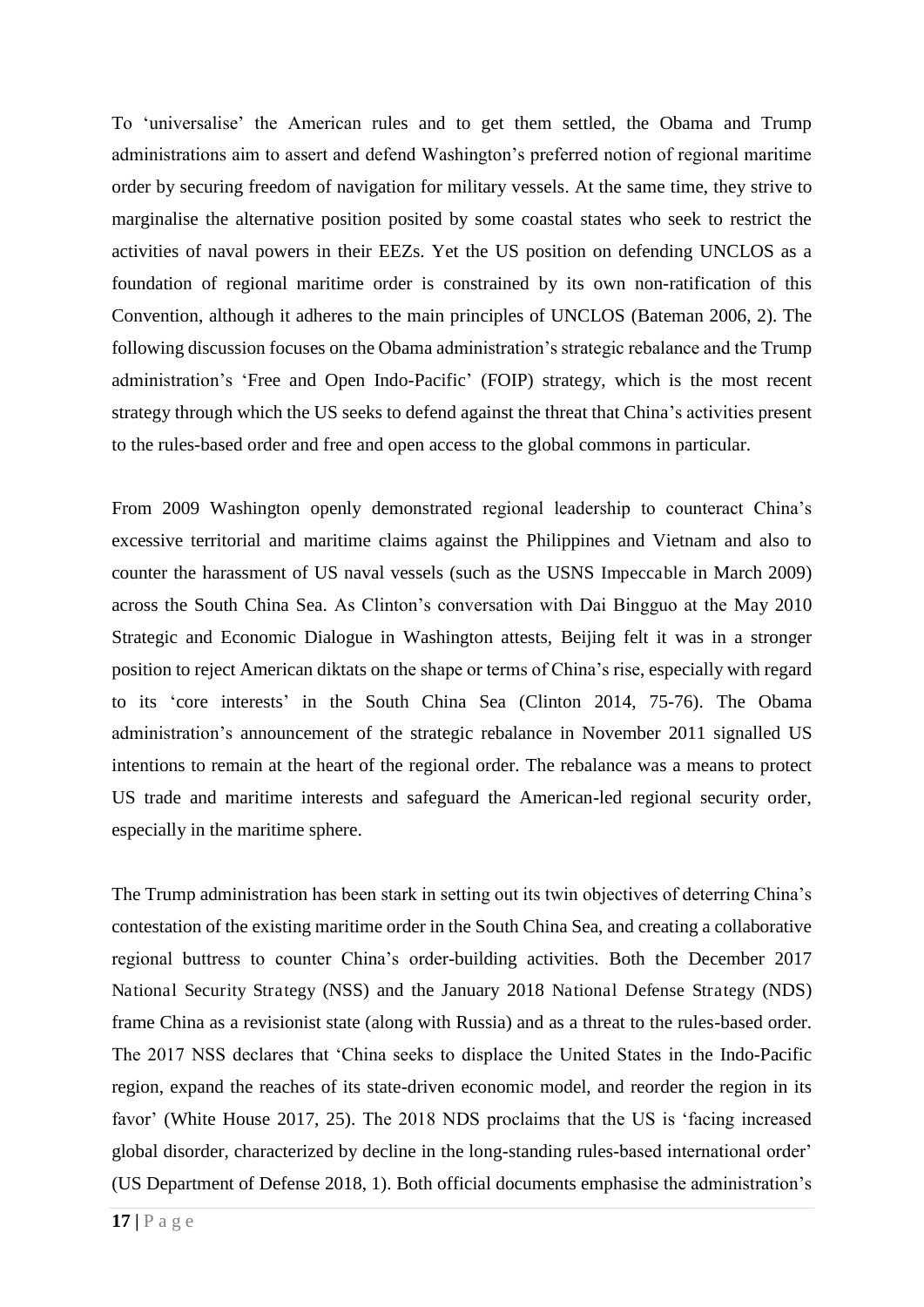assessment of China's aims which are to dislodge the US and to upend the US-led rules-based order. By inferring that China has taken advantage of the inclusive (and universal) nature of the US order, the 2017 NSS rejects conventional US strategy that has sought to engage rivals (White House 2017, 3). Moreover, the adversarial nature of the 2017 NSS appears to preclude China's attempts to rise peacefully with 'Chinese characteristics' in the existing order.

The most recent strategic incarnation of US order-building and maintenance is the Trump administration's FOIP strategy. The vision was initially outlined by President Trump at the November 2017 Asia-Pacific Economic Cooperation summit in Da Nang, Vietnam, with the details of the strategy being fleshed out seven months later by then-Secretary of Defense, James Mattis, at the June 2018 Shangri-La Dialogue in Singapore.<sup>17</sup> Mattis confirmed an ongoing US commitment to the Indo-Pacific region, rooted in shared principles and values, the safeguarding of 'sovereignty and territorial integrity' and the 'protection of maritime orders and interests' through improved interoperability with partners (Mattis 2018b).

It is significant that the strategy was illuminated by the Pentagon and not the State Department, and at a regional security summit attended primarily by defence and security officials, to emphasise the security feel to the FOIP. The security element of the FOIP strategy, in addition to the economic and trade elements, is expected to act as an overarching security architecture containing the alliance system, the burgeoning mini-lateral groupings developing across the region (for example mini-lateral cooperation between Australia-Japan-India, US-Japan-South Korea, and the revived Quad [Australia, India, Japan and US]), in addition to other strategic partnerships (US-Singapore and US-Vietnam). Consistent with previous regional strategies, the aims are to protect US alliance system and liberal norms, and to strengthen US naval supremacy.

By formally adopting the concept of 'Indo-Pacific', the US is catching up with other states in the region – including Japan, Australia, India and Indonesia – all of whom have grasped the significance of the Indo-Pacific maritime space in the past decade.<sup>18</sup> The US is advocating not only the expected safeguarding of maritime order in the Pacific Ocean but is also recognising

<sup>&</sup>lt;sup>17</sup> Japanese Prime Minister Abe first presented the concept of a free and open Indo-Pacific at the sixth Tokyo International Conference on African Development, held in Kenya in August 2016 See: [https://www.mofa.go.jp/afr/af2/page4e\\_000496.html](https://www.mofa.go.jp/afr/af2/page4e_000496.html) (accessed 10 January 2019).

<sup>&</sup>lt;sup>18</sup> While officially, 'Asia-Pacific' remained the preferred construct during the Obama Administration, Hillary Clinton first linked the Indian and Pacific Oceans in her "America's Pacific Century" article (Clinton 2011).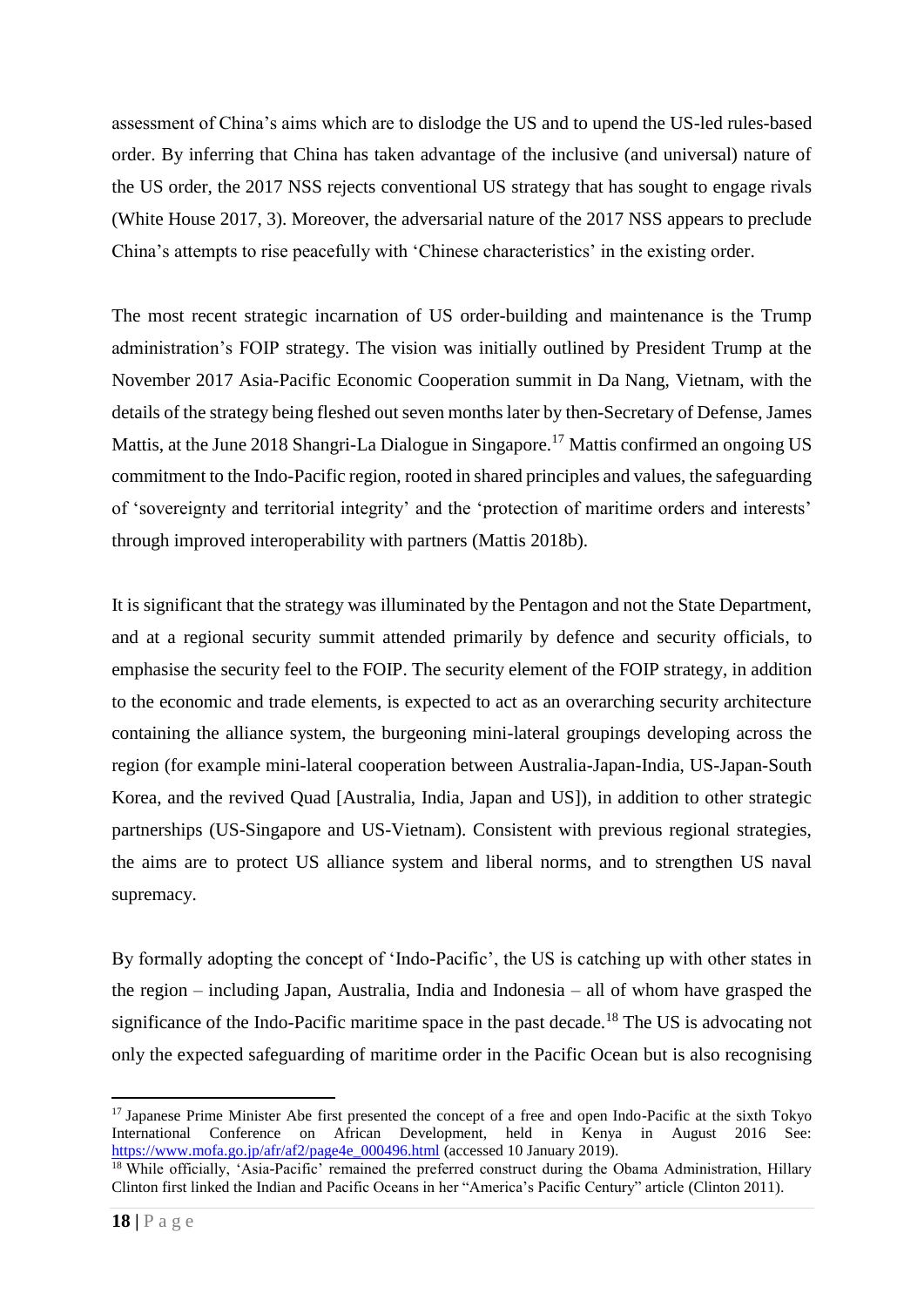the significant connectivity between the Indian and Pacific Oceans, including the maritime spaces and coastal states within these two oceans, and acknowledging the role of India as a strategic partner to the US and as a crucial actor in the Indo-Pacific region (Pant 2018).

Underwritten by the Obama administration's strategic rebalance strategy and now incorporated into the FOIP strategy, the regional security order is expanding to include previously excluded states such as Vietnam, and to partially integrate non-aligned states, such as India (Ikenberry 2011, 232), although not necessarily within the framework of a formal alliance – at least not initially. From Washington's perspective, as emphasised by former Secretary of Defense Mattis, states who share principles that are aligned with and adhere to international law such as 'respect for sovereignty and independence' and who support 'peaceful resolution of disputes without any coercion, free and fair trade and investment without practicing predatory economics against poorer countries trying to develop,' are welcome (Mattis 2018a). Keen to promote a shared vision and shared principles with Southeast Asian nations, US Vice President Mike Pence also championed that the US stands 'shoulder to shoulder with you [ASEAN members] for freedom of navigation…to ensure that your nations are secure in your sovereign borders on land [and] at sea' when he attended the sixth US-ASEAN Summit in Singapore in November 2018 (Pence 2018).

Pence also decisively asserted, 'we all agree that empire and aggression have no place in the Indo-Pacific' (emphasis added) (Pence 2018). This statement was aimed at countering China's 'historical' order-building, which justifies land reclamation activities, and hybrid salamislicing and grey zone operations (activities teetering between war and peace) in the South China Sea, using coast guard, fishing and paramilitary vessels to threaten and coerce local fishermen. More importantly, the goal of such tactics, as seen from Washington, is to gradually strengthen China's presence and position in the South China Sea, and ultimately, to undermine the principle of freedom of the seas and specifically, to prevent the US Navy from operating freely in EEZ waters – 'an application of the principle of freedom of the seas' – as outlined in international law through UNCLOS (O'Rourke 2018, 3-4). As a naval power, for whom the right to operate freely in EEZ waters is essential, UNCLOS 'does not give coastal states the right to regulate foreign military activities in the parts of their EEZs beyond their 12-nauticalmile territorial waters'; only the ability to regulate economic activities (O'Rourke 2018, 8).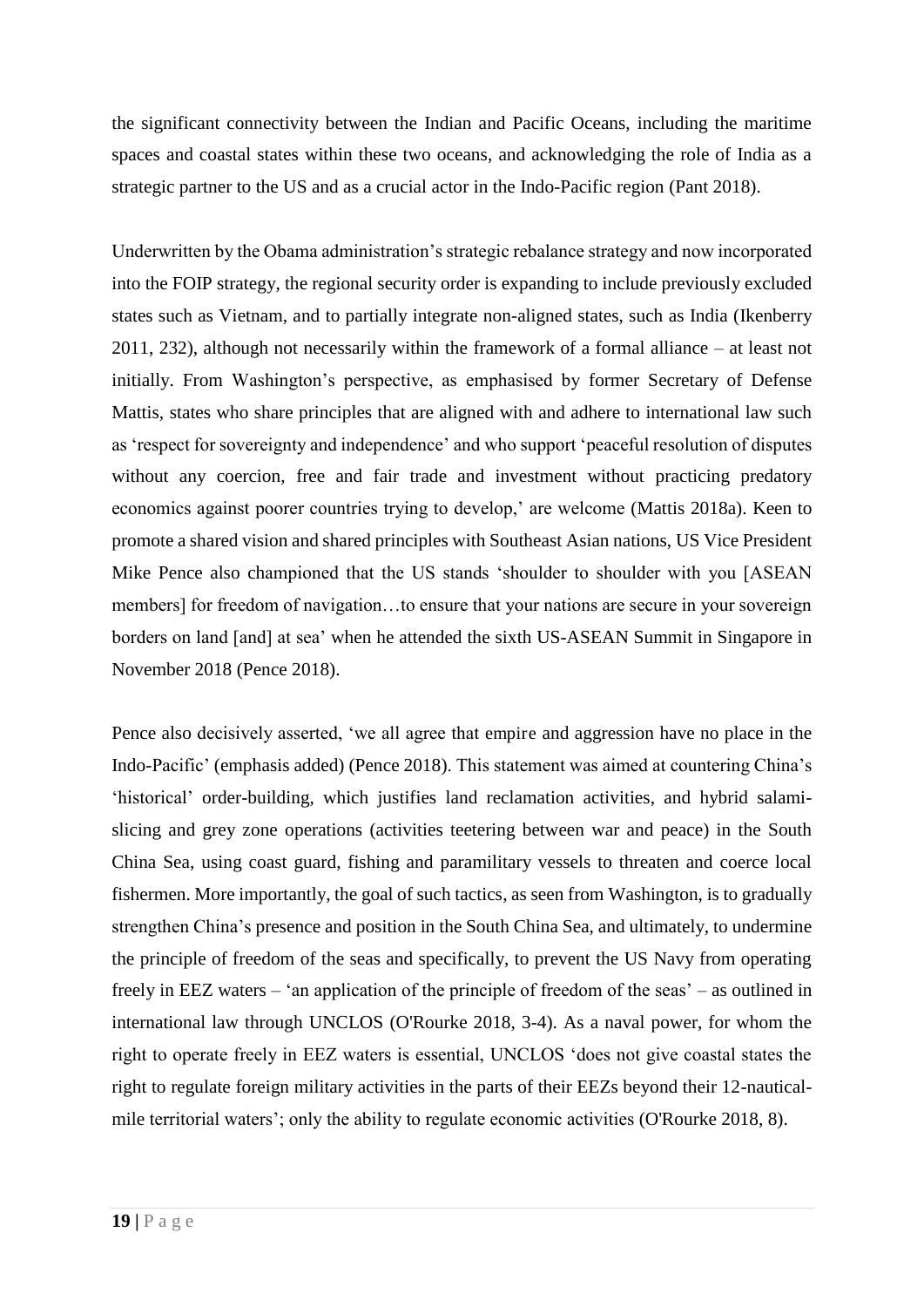As will be explored in the section below, FONOPs are integral to the protection and maintenance of the existing liberal maritime order but are also a source of tension between the US and China in relation to access to what China considers its EEZs around the contested islands in the South China Sea. Since 2010, the US has walked a fine line between maintaining neutrality over the sovereignty issue, and upholding international law; however, since 2014, priority has been given to protecting maritime public goods by conducting routine FONOPs in the South China Sea. The US position on Chinese island-building activities and its 'excessive' claims based on historic rights are clear as they relate to UNCLOS: they contravene international maritime law. As its regional authority expands, China, however, refutes both aspects of the US maritime order and openly asserts a competing interpretation of key rules and norms, which is discussed below.

#### **Freedom of navigation: The front line of China-US order contestation**

In this section, we consider how China actively contests the US, through the exploitation of UNCLOS's ambiguity over customary practice involving military activities in the EEZ and FON, and how the US asserts FON in response. China's dissatisfaction with the status quo was, to a large extent, determined by its relatively low international status during the UNCLOS III negotiations; it was not party to the formation of UNCLOS I and II, as the PRC was not recognised as the sole legal government representing China by the UN until October 1971. China argues that the first four Conventions in  $1958<sup>19</sup>$  did not reflect the interests of many developing states and only the interests of the naval superpowers, namely the US and the Soviet Union (Gao 2009, 267-270).

US-China competing order-building activities in the South China Sea centre on their differing interpretations of customary practice and international law and principally relate to what FON activities can be 'legally' conducted by a third party in a coastal state's EEZ. Allowing a coastal state jurisdiction over the exploration and exploitation (and protection) of natural resources within the 200nm EEZ originated in the UNCLOS III negotiations. It was an attempt by coastal states to have greater access to their maritime resources to redress the balance, as international law had long been shaped by imperial conquerors or explorers (Hayton 2014, 120). As a

<sup>19</sup> The Convention on the Territorial Sea and the Contiguous Zone, the Convention on the High Seas, the Convention on the Continental Shelf, and the Convention on Fishing and Conservation of the Living Resources of the High Seas.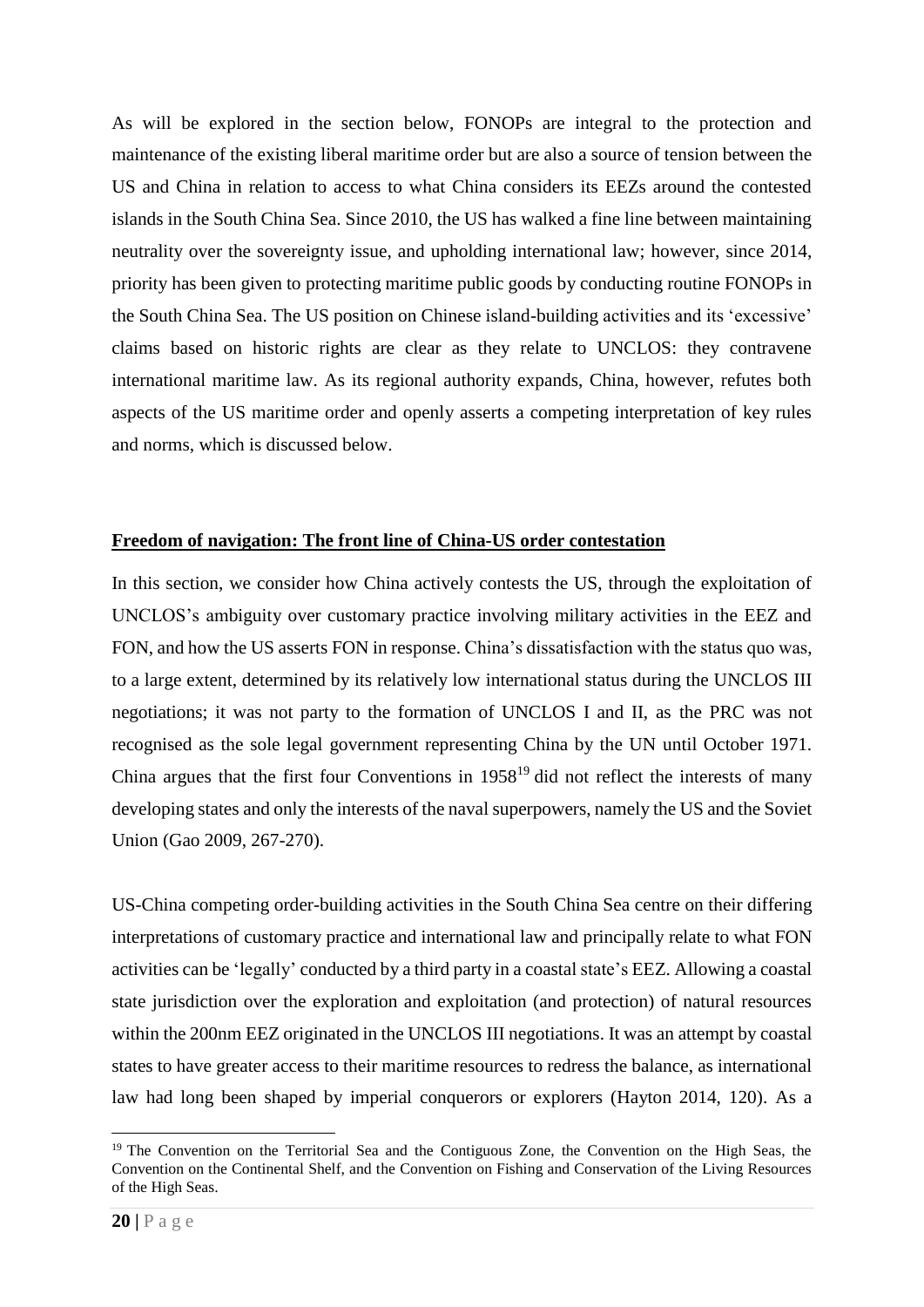compromise between mare liberum and mare clausum, freedom of navigation and overflight in the EEZ is, according to the US, recognised under UNCLOS to include military vessels and aircraft. Although this freedom is not explicitly affirmed, Article 58 appears to protect, or at least not prohibit, it (Tanaka 2015, 396).

Having suffered from the trauma of Western invasion from the sea before 1949, China expresses a narrower interpretation of FON that precludes foreign naval vessels' innocent passage through its territorial seas and FON through its EEZs. This interpretation is enshrined in its domestic law, notably its Law on the Territorial Sea and the Contiguous Zone (1992) and Law on the Exclusive Economic Zone and the Continental Shelf  $(1998)$ <sup>20</sup> In its statement upon its ratification of UNCLOS in 1996, China reaffirmed its position on restricting innocent passage through its territorial sea.<sup>21</sup> China's objections concern FON and overflights in the EEZ, including definitions of the EEZ vis-à-vis the high seas (Articles 58, 78, 86 and 88 of UNCLOS), and interpretations of 'peaceful purposes' (Article 301), which relates to Chinese interpretation of any military activity as potentially falling within the 'threat of force against a coastal state' (Article 301) (Gao 2009, 293-294). Maintaining that the EEZ differs from the high seas in nature (by referring to Article 86), China takes issue with the legitimacy of US military activities within its self-defined South China Sea EEZs because of security concerns. The need to curtail or even cease freedom of navigation and overflight has become overwhelmingly important to Beijing since the installation of a naval base and a spacecraft launch site in Hainan, the southernmost province of China (You 2016, 649). Jurisdiction over the Paracel Islands (to the southeast of Hainan), including the adjacent waters, is now a matter of Chinese national security, requiring Beijing's continued push for the legal status of an EEZ to approximate that of the territorial sea in international law. This is shown in the Impeccable incident of March 2009 in which China contended that it had the right to deny the USNS Impeccable's entry into its EEZ off Hainan Island because UNCLOS grants Chinese jurisdiction over the EEZ (Ji 2009).<sup>22</sup> Ideologically, China also alleges that freedom of

<sup>&</sup>lt;sup>20</sup> Available at [http://www.un.org/Depts/los/LEGISLATIONANDTREATIES/PDFFILES/CHN\\_1992\\_Law.pdf;](http://www.un.org/Depts/los/LEGISLATIONANDTREATIES/PDFFILES/CHN_1992_Law.pdf) and [http://www.un.org/depts/los/LEGISLATIONANDTREATIES/PDFFILES/chn\\_1998\\_eez\\_act.pdf](http://www.un.org/depts/los/LEGISLATIONANDTREATIES/PDFFILES/chn_1998_eez_act.pdf) (accessed 24 July 2018). For the first time China officially raised the notion of historic rights in Article 14 of the 1998 Law.<br>China's statement dated 7 June 1996 is available at  $21$  China's statement, dated 7 June 1996, is available at [http://www.un.org/depts/los/convention\\_agreements/convention\\_declarations.htm#China%20Upon%20ratificati](http://www.un.org/depts/los/convention_agreements/convention_declarations.htm#China%20Upon%20ratification) [on](http://www.un.org/depts/los/convention_agreements/convention_declarations.htm#China%20Upon%20ratification) (accessed 27 February 2019).

 $22$  The Chinese line of argument is countered by the claim that the EEZ is sui generis and the coastal state's jurisdiction is confined to the exploration and exploitation of living and non-living resources within the zone only. Jurisdiction is not equivalent to sovereignty (Dutton 2011, 49-50, Franckx 2011, 200, Tanaka 2015, 130).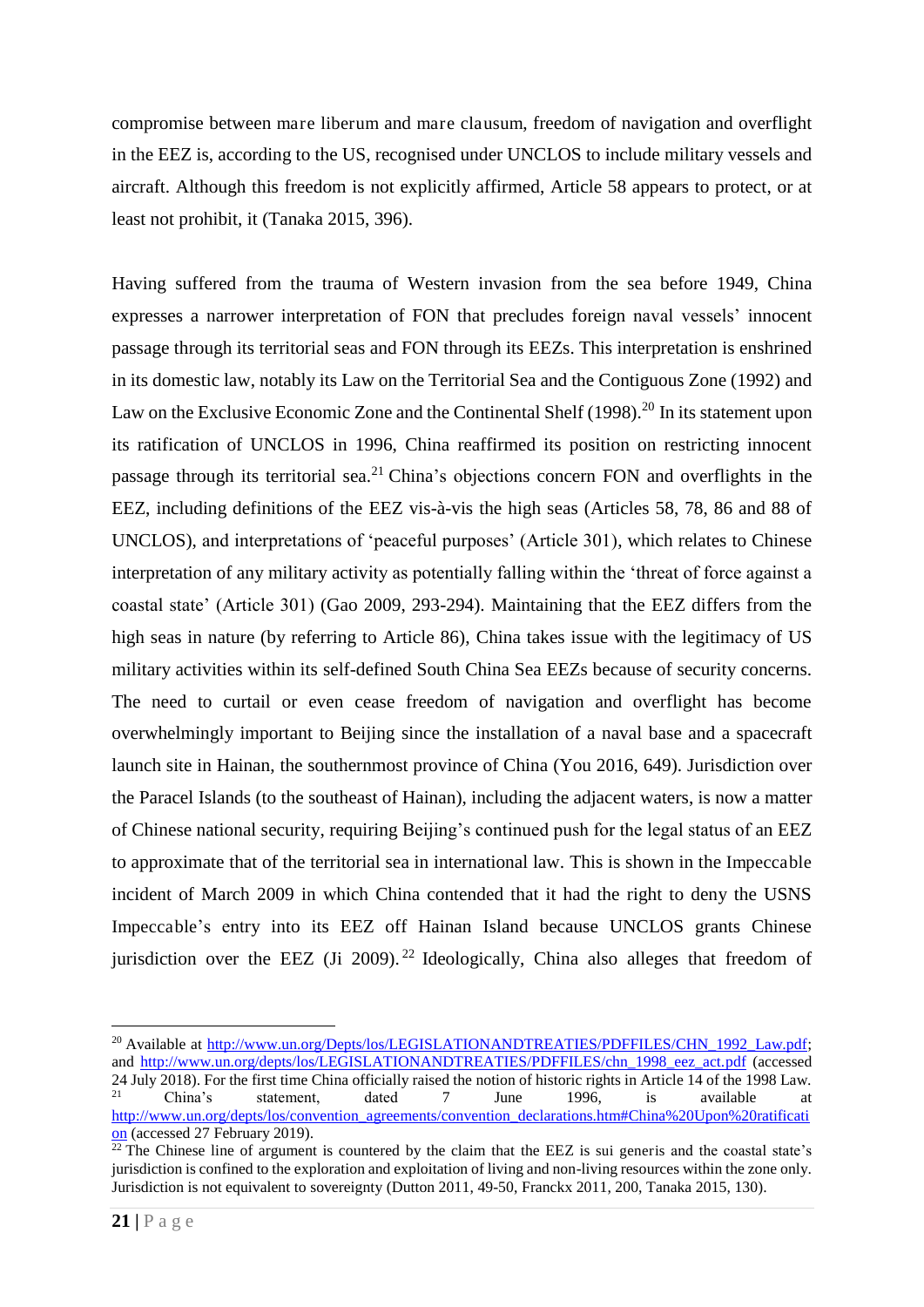navigation by warships was a Western colonial practice, facilitating European colonialisation of Asian states (Zhang 2010, 37).

The US Department of Defense executes the FONOP program to globally enforce FON. The conduct of FONOPs, for the US, has both 'legal and practical' obligations so as to ensure that the hard-fought compromises on open maritime access to EEZs achieved during the arduous UNCLOS III negotiations continue to be upheld in 'word and deed' (Kuok 2016, iii). Aiming to challenge maritime claims which the US believes to be excessive, the FONOP programme was established in 1979, in the midst of the UNCLOS III negotiations, to protect US interests around the world in light of its stance on the insufficiency of international law to safeguard US navigational freedoms (Aceves 1996). Since UNCLOS neither explicitly sets out whether and what military activities can be conducted in the EEZ nor clarifies the relationship between the EEZ and the high seas, the US uses its FONOP programme to help 'interpret' UNCLOS through its own operational practices (Aceves 1996).<sup>23</sup> It vows to uphold the basic principles governing the liberal order in the Asia-Pacific, namely 'the peaceful resolution of disputes, the right of countries to make their own security and economic choices free from coercion, and the freedom of overflight and navigation guaranteed by international law' (Carter 2016, 66). The conduct of FONOPs are also significant in light of China's 'strategic ambiguity' over its as yet unspecified claims incorporated within its nine-dash line claims (either to the entire South China Sea or to the islands within it) (Kuok 2016, iii).

The FONOP in October 2015 deserves particular attention for its direct challenge to the legality of Chinese activities in the Sea. USS Lassen sailed within 12 nm of Subi Reef, which was transformed into an artificial island by the Chinese in the Spratlys. The US argued that as an originally submerged reef, Subi was not qualified for having a 12nm territorial sea, according to UNCLOS (Green, Glaser and Poling 2015). While the US Navy and the Trump administration announced in June 2017 that it would no longer publicise the operations, the practice would continue (Clover 2017). In November 2018 US Vice President Pence assured his Southeast Asian audience in Singapore, 'T*he South China Sea doesn't belong to any one*  nation. And … the United States will continue to sail and fly wherever international law allows and our national interests are advanced' (emphasis added) (White House 2018). President

 $^{23}$  Article 86 implies that high seas are 'all parts of the sea which are not included in the EEZ, in the territorial sea or in the internal waters of a state, or in the archipelagic waters of an archipelagic State'. The scope of the high seas therefore depends on whether a coastal state claims its EEZ (Tanaka 2015, 22-23, 155).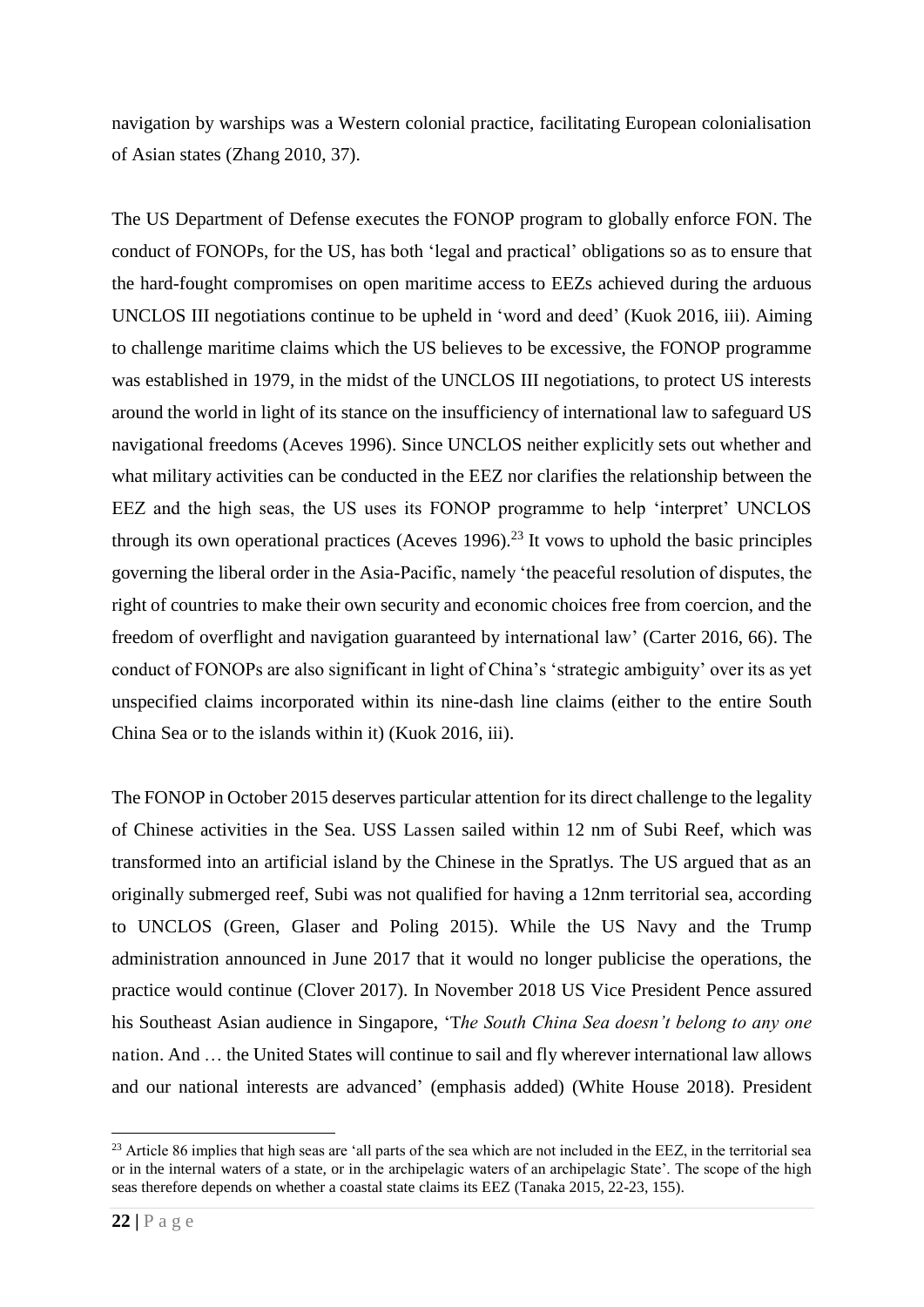Trump signed into law the Asia Reassurance Initiative Act (ARIA) of 2018 in December 2018 which authorises the spending of \$1.5 billion a year for five years (2019-2023) to enhance the US presence in the Indo-Pacific, including the enforcement of FON.<sup>24</sup> The first FONOP after the signing of the ARIA was conducted by USS McCampbell in January 2019 when it transited under innocent passage within 12nm of the Paracels (Reuters 2019). In addition, the US is rallying international support and legitimacy for its FONOPs. Similar FON patrols were performed by other non-claimant states such as Australia, France, Japan and the UK in 2018 (Greene 2018, Luc 2018, Panda 2018).<sup>25</sup>

#### **Conclusion**

At the beginning, we asked why both China and the US are equally determined to defend their respective ordering projects, even risking direct confrontation. At the heart of the South China Sea disputes, we argue, is not whether Chinese behaviour is assertive or aggressive, but is instead a contestation between Chinese and American order-building projects. This paper has unravelled China's and US's competing attempts to defend and promote their preferred maritime order in the South China Sea. China lays claim to sovereignty over the islands in the South China Sea by pursuing an irredentist approach that would revert the regional international order to the one accepted by the then major world powers, including China, at the Cairo and Potsdam conferences in 1943-1945 (before the Chinese Communists' ascent to power). However, its historic notions of order have been undermined by, and are therefore currently incompatible with, the international 'liberal' order promoted by the US post-1951, which no longer recognises Chinese historic rights/titles to the islands (and/or the sea). Regional states have employed the legal framework presented by the post-war SFPT and UNCLOS to lay claims to the islands. The US, on the other hand, maintains that it is fiercely opposed to an increasingly assertive China that aims to unsettle the broadly accepted Americanled maritime order, built on international treaty and law and the principle of freedom of navigation, enshrined in UNCLOS.

<sup>&</sup>lt;sup>24</sup> For the details of the ARIA of 2018, see:<https://www.congress.gov/115/bills/s2736/BILLS-115s2736enr.pdf> (accessed 23 February 2019).

<sup>&</sup>lt;sup>25</sup> China was enraged at the British Defence Secretary Gary Williamson's suggestion in February 2019 that a British aircraft carrier HMS Queen Elizabeth be deployed to the Pacific and the South China Sea in 2021 (Liu 2019).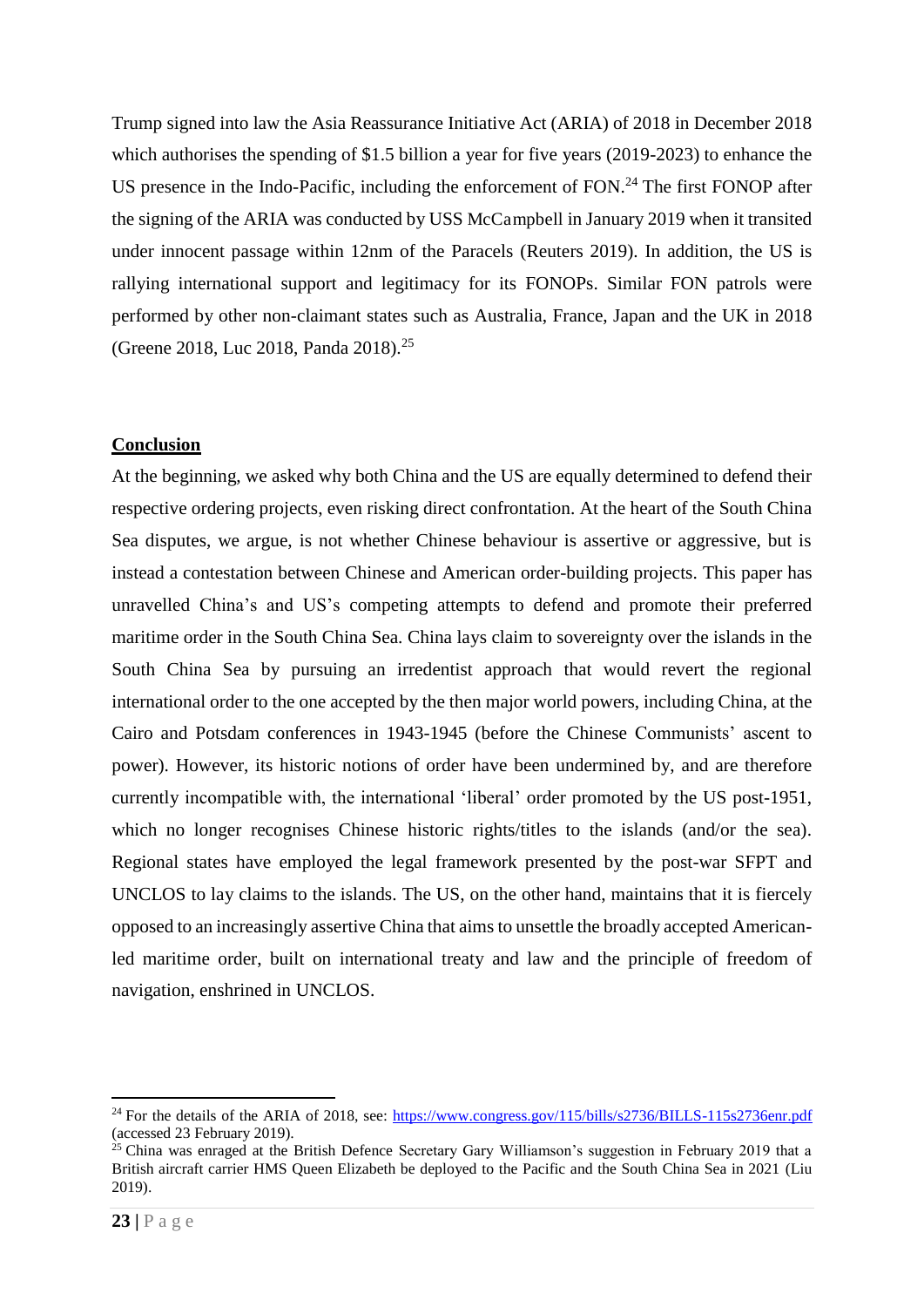This order-contestation perspective helps understand why the disputes appear to have reached deadlock. International order is by its nature hierarchical. On the one hand, the US is unable to co-opt China into its order-building project; on the other, China fails to establish a negotiated and mutually agreeable order between itself, the US, regional states and ASEAN. Without committing itself to a set of contemporary international norms and rules, China can at best thwart the continuation of the American order without representing a more viable and legitimate regional order to 'lock in' other regional states. With limited scope of legitimacy, the two ordering projects presently co-exist uneasily within the South China Sea and in contention with each other. The disputes have thus reached an open-ended impasse.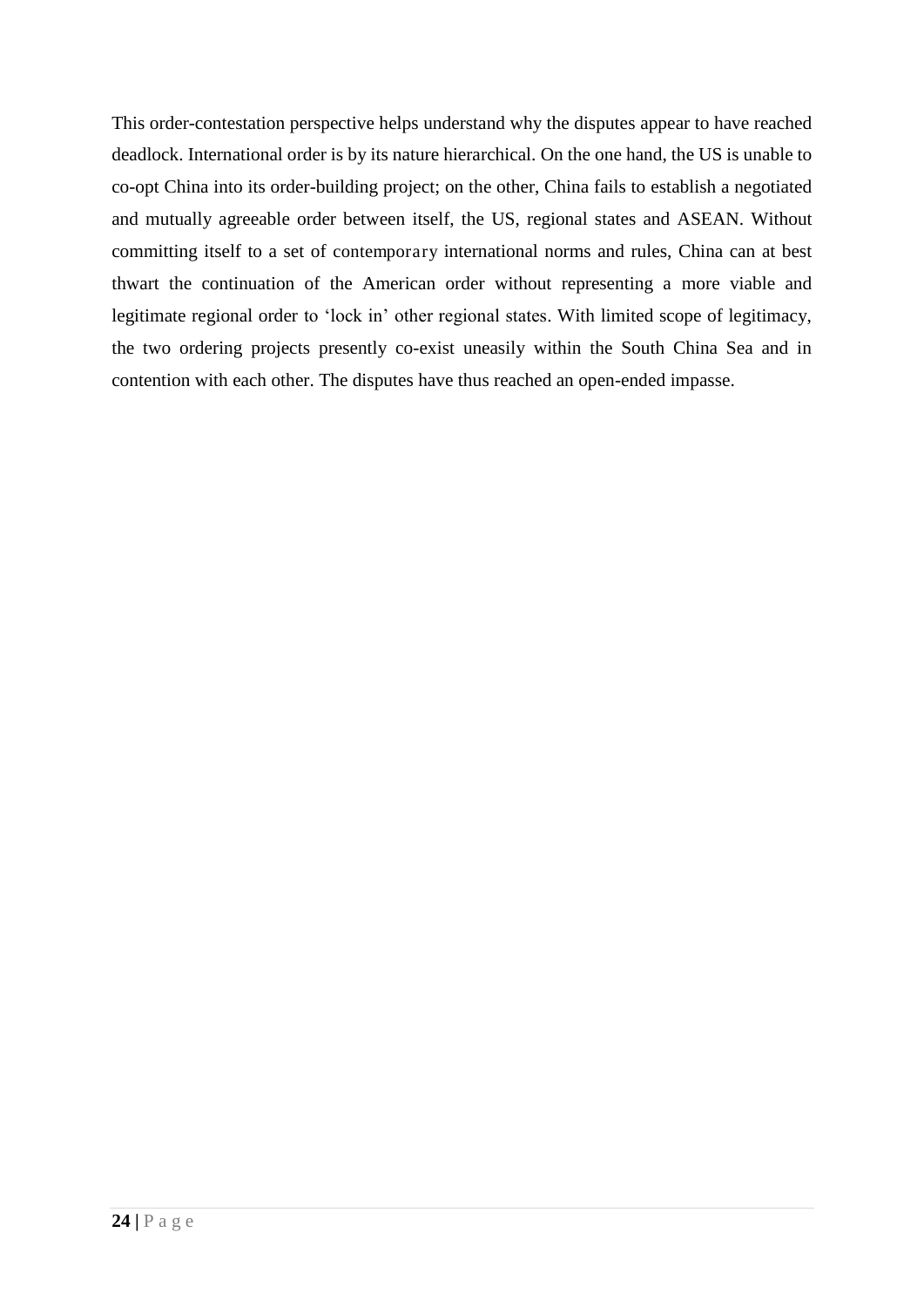# **Works Cited**

- Aceves, William J. 1996. "The Freedom of Navigation Program: A Study of the Relationship between Law and Politics." Hastings International and Comparative Law Review 19 (2): 259-326.
- Acharya, Amitav. 2018a. Constructing Global Order: Agency and Change in World Politics. Cambridge: Cambridge University Press.
- 2018b. The End of American World Order. Cambridge: Polity Press.
- Aguda, Henry Rhoel R., and Jesusa Loreto A. Arellano-Aguda. 2009. "The Philippine Claim over the Spratly Group of Islands: An Application of Article 76 of the UNCLOS." Philippine Law Journal 83: 573-608.
- Anand, Ram Prakash. 1982. Origin and Development of the Law of the Sea: History of International Law Revisited. The Hague: Martinus Nijhoff.
- Bateman, Sam. 2006. "UNCLOS and Its Limitations as the Foundation for a Regional Maritime Security Regime." Working Paper, Institution of Defence and Strategic Studies, Singapore. Accessed January 9, 2019. https://www.files.ethz.ch/isn/27159/WP111.pdf.
- Booth, Ken. 1985. Law, Force and Diplomacy at Sea. London: George Allen & Unwin.
- Bull, Hedley. 2002. The Anarchical Society: A Study of Order in World Politics. New York, NY: Columbia University Press.
- Callahan, William A. 2009. "The Cartography of National Humiliation and the Emergence of China's Geobody." Public Culture 21 (1): 141-173.
- Carter, Ash. 2016. "The Rebalance and Asia-Pacific Security: Building a Principled Security Network." Foreign Affairs 95 (6): 65-75.
- Clinton, Hillary Rodham. 2011. "America's Pacific Century." Foreign Policy, 11 October. Accessed January 3, 2019. https://foreignpolicy.com/2011/10/11/americas-pacific-century/.
- -. 2014. Hard Choices: A Memoir. New York: Simon & Schuster.
- 2010. "Speech of Hillary Rodham Clinton at National Convention Center, Hanoi, Vietnam." U.S. Department of State. 23 July. Accessed March 8, 2017. https://2009-2017.state.gov/secretary/20092013clinton/rm/2010/07/145095.htm.
- Clover, Charles. 2017. "US Navy Adopts Lower-Key Approach in South China Sea." Financial Times, 18 June.
- Dai, Bingguo. 2016. Speech by Dai Bingguo at China-US Dialogue on South China Sea Between Chinese and US Think Tanks. 5 July. Accessed March 8, 2017. http://www.fmprc.gov.cn/mfa\_eng/zxxx\_662808/t1377747.shtml.
- Dolven, Ben, Jennifer K. Elsea, Susan V. Lawrence, Ronald O'Rourke, and Ian E. Rinehart. 2015. Chinese Land Reclamation in the South China Sea: Implications and Policy Options. Washington, DC: Congressional Research Service. Accessed February 23, 2019. https://fas.org/sgp/crs/row/R44072.pdf.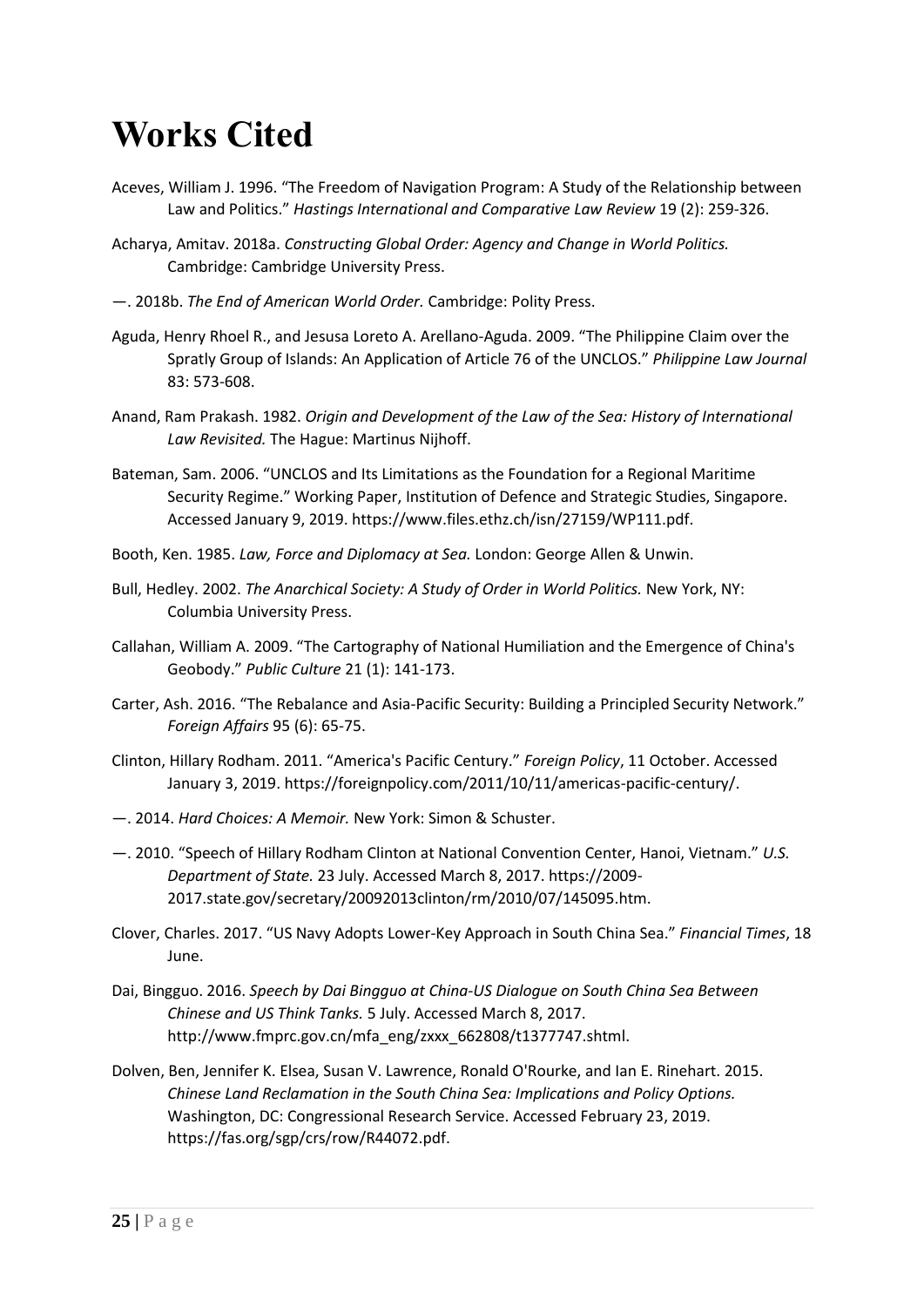- Dolven, Ben, Mark E. Manyin, and Shirley A. Kan. 2014. Maritime Territorial Disputes in East Asia: Issue for Congress. Washington, DC: Congressional Research Service. Accessed January 4, 2019. https://fas.org/sgp/crs/row/R42930.pdf.
- Dutton, Peter. 2011. "Three Disputes and Three Objectives: China and the South China Sea." Naval War College Review 64 (4): 42-67.
- Flockhart, Trine. 2016. "The Coming Multi-Order World." Contemporary Security Policy 37 (1): 3-30.
- Franckx, Erik. 2011. "American and Chinese Views on Navigational Rights of Warships." Chinese Journal of International Law 10 (1): 187-206.
- Fu. Ying, and Shicun Wu, n.d. How Have We Come to This Stage in the South Ching Seg: Events and Twists and Turns. Unknown.
- Gao, Zhiguo. 2009. "China and the Law of the Sea." In Freedom of the Seas, Passage Rights and the 1982 Law of the Sea Convention, edited by Myron H. Nordquist, Tommy T.B. Koh and John Norton Moore, 265-295. Leiden: Martinus Nijhoff Publishers.
- Gao, Zhiguo, and Bingbing Jia. 2013. "The Nine-Dash Line in the South China Sea: History, Status, and Implications." American Journal of International Law 107 (1): 98-124.
- Gong, Gerritt W. 1984. The Standard of 'Civilization' in International Society. Oxford: Clarendon Press.
- Green, Michael, Bonnie Glaser, and Gregory Poling. 2015. "The U.S. Asserts Freedom of Navigaation in the South China Sea." Asia Maritime Transparency Initiative, 27 October, Accessed December 18, 2018. https://amti.csis.org/the-u-s-asserts-freedom-of-navigation-in-thesouth-china-sea/.
- Greene, Andrew. 2018. "Australian Warships Challenged by Chinese Military in the South China Sea." ABC News. 20 April.
- Hara, Kimie. 1999. "Rethinking the 'Cold War' in the Asia-Pacific." The Pacific Review 12 (4): 515-536.
- Hara, Kimie. 2012. "The San Francisco Peace Treaty and Frontier Problems in The Regional Order in East Asia: A Sixty Year Perspective." The Asia-Pacific Journal 10 (17). Accessed January 09, 2019. https://apijf.org/2012/10/17/Kimie-Hara/3739/article.html.
- Hayton, Bill. 2018. "The Modern Origins of China's South China Sea Claims: Maps, Misunderstandings, and the Maritime Geobody." Modern China. doi:10.1177/0097700418771678.
- 2014. The South China Sea: The Struggle for Power in Asia. New Haven, CT: Yale University Press.
- Hayton, Bill. 2017. "When Good Lawyers Write Bad History: Unreliable Evidence and the South China Sea Territorial Dispute." Ocean Development & International Law 48 (1): 17-34.
- Hong, Nong. 2012. UNCLOS and Ocean Dispute Settlement: Law and Politics in the South China Sea. Abingdon: Routledge.
- Hurrell, Andrew. 2002. "Foreword to the Third Edition: The Anarchical Society 25 Years On." In The Anarchical Society, by Hedley Bull, vii-xxiii. New York, NY: Columbia University Press.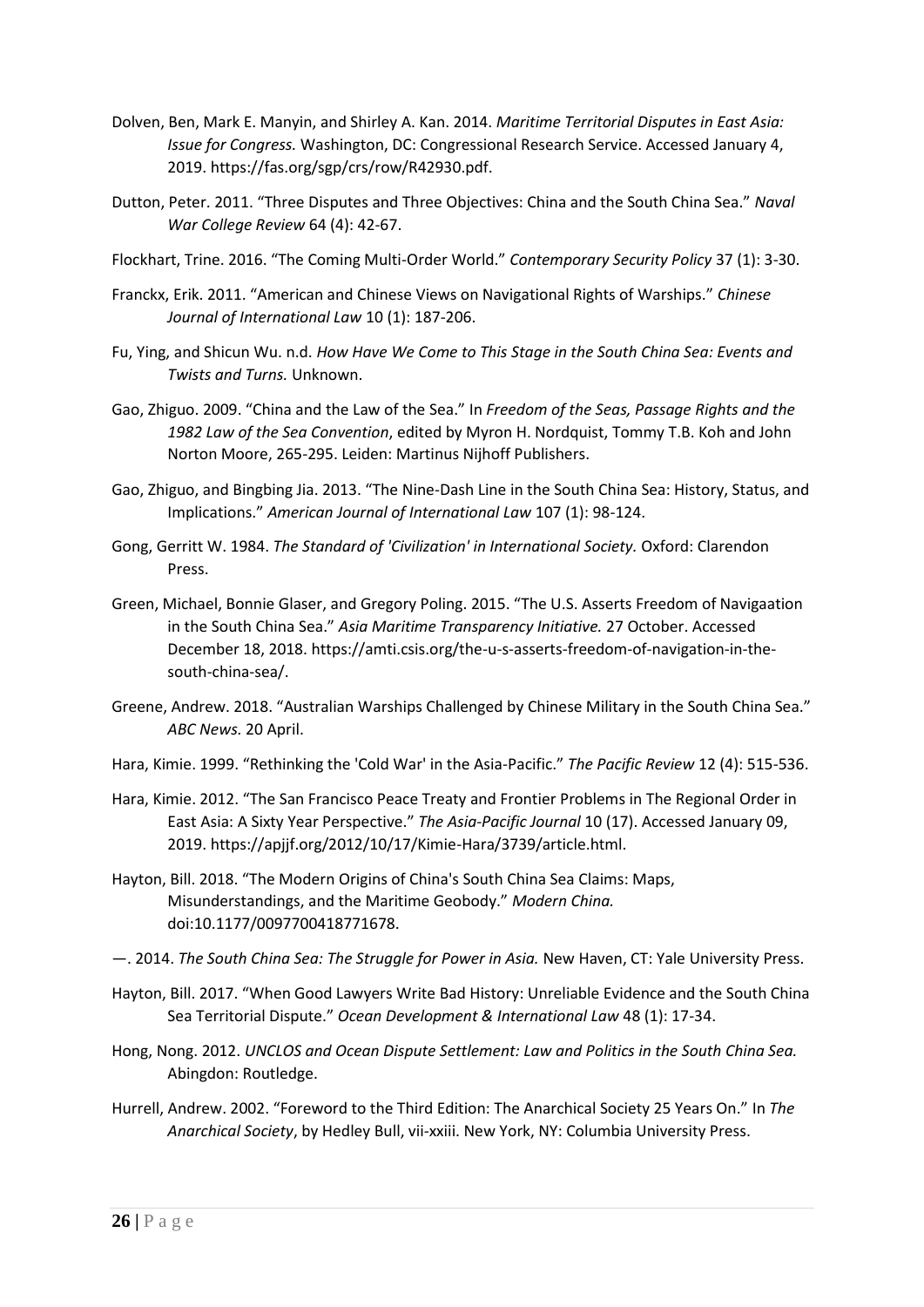- Ikenberry, G. John. 2001. After Victory: Institutions, Strategic Restraint, and the Rebuiliding of Order after Major Wars. Princeton, NJ: Princeton University Press.
- Ikenberry, G. John. 2014. "Introduction: Power, Order, and Change in World Politics." In Power, Order, and Change in World Politics, edited by G. John Ikenberry, 1-16. Cambridge: Cambridge University Press.
- 2011. Liberal Leviathan: The Origins, Crisis, and Transformation of the American World Order. Princeton, NJ: Princeton University Press.
- Ji. Guoxing, 2009. "The Legality of the "Impeccable Incident"." Ching Security 5 (2): 19-24.
- Johnston, Alastair Jain, 2013. "How New and Assertive is China's New Assertiveness?" International Security 37 (4): 7-48.
- Katzenstein, Peter J. 2005. A World of Regions: Asia and Europe in the American Imperium. Ithaca, NY: Cornell University Press.
- Kraska, James. 2011. Maritime Power and the Law of the Sea: Expeditionary Operations in World Politics. Oxford: Oxford University Press.
- Kuok, Lynn. 2016. "The US FON Program in the South China Sea." East Asia Policy Paper 9, Center for East Asia Policy Studies, The Brookings Institution. Accessed December 30, 2018. https://www.brookings.edu/wp-content/uploads/2016/07/The-US-FON-Program-in-the-South-China-Sea.pdf.
- Kupchan, Charles A. 2012. No One's World: The West, the Rising West, and the Coming Global Turn. New York, NY: Oxford University Press.
- Lamont, Christopher. 2015. Research Methods in International Relations. London: SAGE Publications.
- Lebow, Richard Ned. 2018. The Rise and Fall of Political Orders. Cambridge: Cambridge University Press.
- Lee, Seokwoo, and Jon M. Van Dyke. 2010. "The 1951 San Francisco Peace Treaty and Its Relevance to the Sovereignty over Dokdo." Chinese Journal of International Law 9 (4): 741-762.
- Li, Jinming, and Dexia Li. 2003. "The Dotted Line on the Chinese Map of the South China Sea: A Note." Ocean Development & International Law 34 (3-4): 287-295.
- Lind, Jennifer. 2017. "Asia's Other Revisionist Power: Why U.S. Grand Strategy Unnerves China." Foreign Affairs 96 (2): 74-82.
- Liu, Xiaoming. 2019. "Gunboat Diplomacy Can Only Harm Britain's Relationship with China." The Guardian, 26 February. Accessed February 27, 2019. https://www.theguardian.com/commentisfree/2019/feb/26/gunboat-diplomacy-britainchina.
- Luc, Tuan Anh. 2018. "Are France and the UK Here to Stay in the South China Sea?" The Diplomat, 14 September.
- Malone, James L. 1983. "The United States and the Law of the Sea after UNCLOS III." Law and Contemporary Problems 46 (2): 29-36.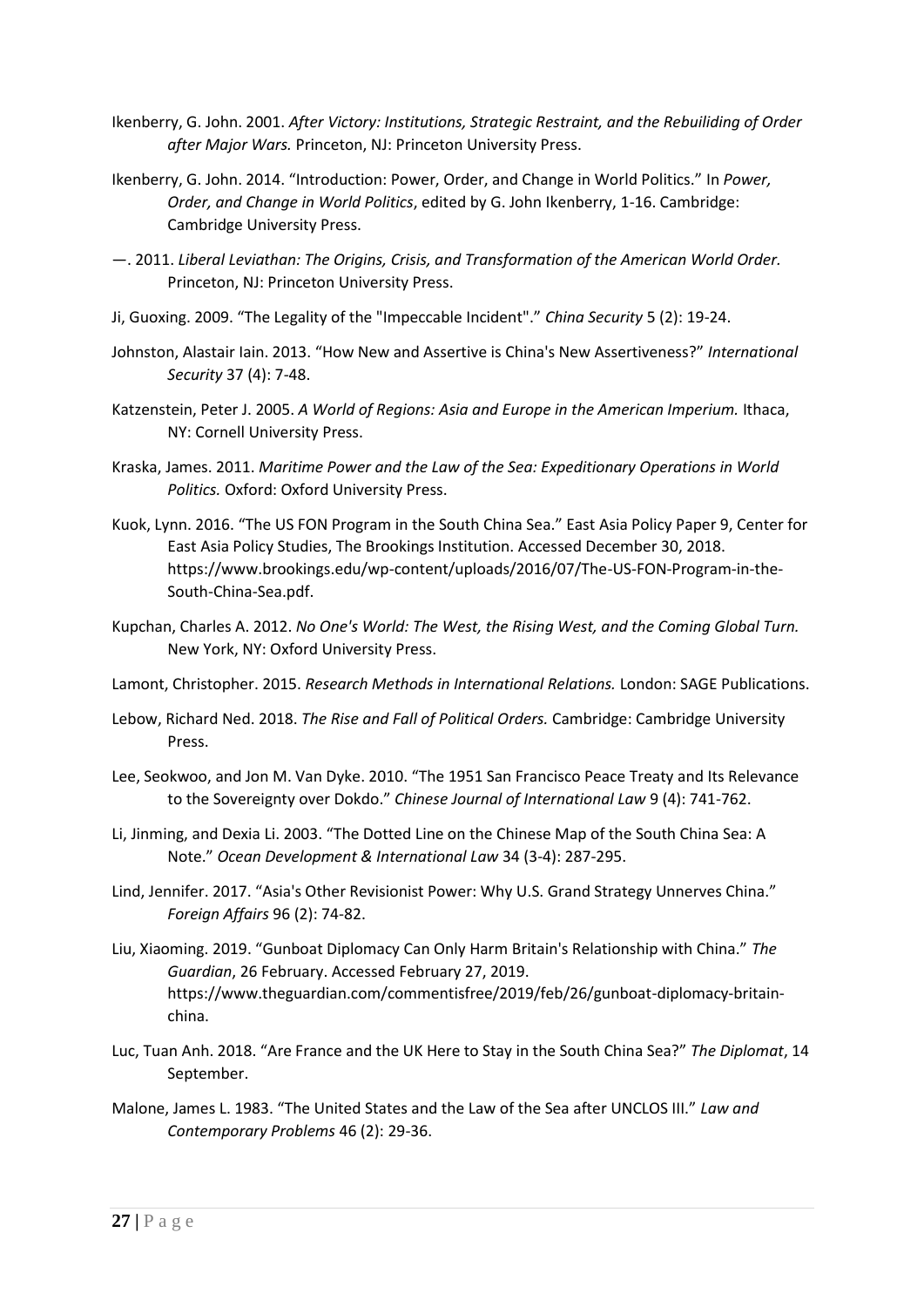- Matsumura, Masahiro. 2013. "San Francisco Treaty and the South China Sea." Japan Times, 13 October. Accessed March 10, 2017. http://www.japantimes.co.jp/opinion/2013/10/13/commentary/world-commentary/sanfrancisco-treaty-and-the-south-china-sea/#.WMRGJG yiUk.
- Mattis, James. 2018a. Press Briefing by Secretary Mattis enroute to PACOM. 29 May. Accessed December 30, 2018. https://dod.defense.gov/News/Transcripts/Transcript-View/Article/1534482/press-briefing-by-secretary-mattis-enroute-to-pacom/.
- 2018b. "Remarks by Secretary Mattis at Plenary Session of the 2018 Shangri-La Dialogue." Department of Defense. 2 June. Accessed December 30, 2018. https://dod.defense.gov/News/Transcripts/Transcript-View/Article/1538599/remarks-bysecretary-mattis-at-plenary-session-of-the-2018-shangri-la-dialogue/.
- Mearsheimer, John J. 2014. The Tragedy of Great Power Politics. New York, NY: W. W. Norton.
- Miller, Alice Lyman, and Richard Wich. 2011. Becoming Asia: Change and Continuity in Asian International Relations Since World War II. Stanford, CA: Stanford University Press.
- Ministry of Foreign Affairs, PRC. 2016. "Vice Foreign Minister Liu Zhenmin at the Press Conference on the White Paper Titled China Adheres to the Position of Settling through Negotiation the Relevant Disputes between China and the Philippines in the South China Sea." Ministry of Foreign Affairs, PRC. 13 July. Accessed December 19, 2018. https://www.fmprc.gov.cn/nanhai/eng/wjbxw 1/t1381980.htm.
- Morton, Katherine. 2016. "China's Ambition in the South China Sea: Is a Legitimate Maritime Order Possible?" International Affairs 92 (4): 909-940.
- Nye, Joseph S. 2019. "The Rise and Fall of American Hegemony from Wilson to Trump." International Affairs 95 (1): 63-80.
- Nye, Joseph S. 2017. "Will the Liberal Order Survive? The History of an Idea." Foreign Affairs 96 (1):  $10-16.$
- O'Rourke, Ronald. 2018. China's Actions in South and East China Seas: Implications for U.S. Interests-Background and Issues for Congress. Washington, DC: Congressional Research Service. Accessed November 22, 2018. https://fas.org/sgp/crs/row/R42784.pdf.
- O'Rourke, Ronald. 2017. Maritime Territorial and Exclusive Economic Zone (EEZ) Disputes Involving China: Issues for Congress. Washington, DC: Congressional Research Service. Accessed July 26, 2017. https://fas.org/sgp/crs/row/R42784.pdf.
- Panda, Ankit. 2018. "Chinese Navy Frigates Trail Japanese Helicopter Destroyer in the South China Sea." The Diplomat, 10 September.
- Pant, Harsh V. 2018. "The Future of India's Ties With ASEAN." The Diplomat. 26 January. Accessed December 30, 2018. https://thediplomat.com/2018/01/the-future-of-indias-ties-withasean/.
- Patrick, Stewart. 2016. "World Order: What, Exactly, Are the Rules?" The Washington Quarterly 39  $(1): 7-27.$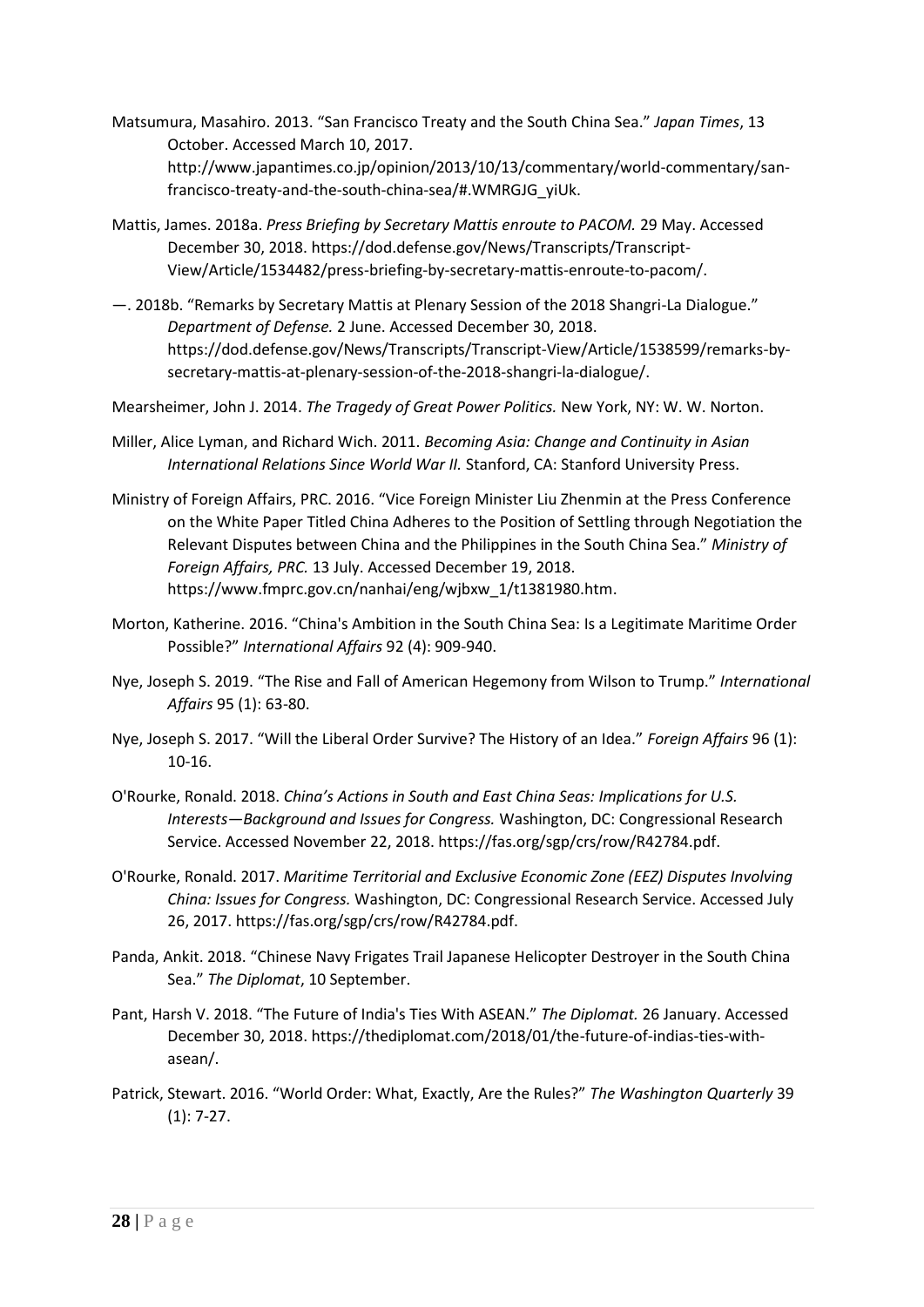- Pence, Mike. 2018. Remarks by Vice President Pence at the 6th US-ASEAN Summit. Singapore, 14 November. Accessed December 30, 2018. https://www.whitehouse.gov/briefingsstatements/remarks-vice-president-pence-6th-u-s-asean-summit/.
- Permanent Mission of the People's Republic of China to the UN. 2009. 7 May. Accessed May 18, 2018.

http://www.un.org/depts/los/clcs\_new/submissions\_files/mysvnm33\_09/chn\_2009re\_mys vnm e.pdf.

- Reuters. 2019. U.S. Destroyer Sails in Disputed South China Sea Amid Trade Talks. 7 January. Accessed January 8, 2019. https://www.reuters.com/article/us-usa-trade-chinasouthchinasea/u-s-navy-ship-sails-in-disputed-south-china-sea-amid-trade-talks-withbeijing-idUSKCN1P10DS.
- Sanger, Clyde. 1987. Ordering the Oceans: The Making of the Law of the Sea. Toronto: University of Toronto Press.
- Stuenkel, Oliver. 2016. Post-Western World: How Emerging Powers Are Making Global Order. Cambridge: Polity Press.
- Suzuki, Shogo, 2009, Civilization and Empire: China and Japan's Encounter with European International Society. Abingdon: Routledge.
- Swaine, Michael D. 2011. "China's Assertive Behavior Part One: On 'Core Interests'." China Leadership Monitor (34): 1-25.
- Swaine, Michael D., and M. Taylor Fravel. 2011. "China's Assertive Behavior, Part Two: The Maritime Periphery." Chinese Leadership Monitor. Accessed March 16, 2017. http://www.hoover.org/research/chinas-assertive-behavior-part-two-maritime-periphery.
- Symmons, Clive R. 2016. "First Reactions to the Philippines v China Arbitration Award Concerning the Supposed Historic Claims of China in the South China Sea." Asia-Pacific Journal of Ocean Law and Policy 1 (2): 260-267.
- Taiwan Documents Project. 1951. "Treaty of Peace with Japan." Taiwan Documents Project. 8 September. Accessed March 5, 2017. http://www.taiwandocuments.org/sanfrancisco01.htm.
- Tanaka, Yoshifumi. 2015. The International Law of the Sea. Cambridge: Cambridge University Press.
- Thayer, Carlyle A. 2011. "China's New Wave of Aggressive Assertiveness in the South China Sea." International Journal of China Studies 2 (3): 555-583.
- The Government of the People's Republic of China. 2014. "Position Paper of the Government of the People's Republic of China on the Mater of Jurisdiction in the South China Sea Arbitration Initiated by the Republic of the Philippines." Ministry of Foreign Affairs, PRC. 7 December. Accessed November 27, 2018. https://www.fmprc.gov.cn/nanhai/eng/snhwtlcwj\_1/t1368895.htm.
- -. 2016. "Statement of the Government of the People's Republic of China on China's Territorial Sovereignty and Maritime Rights and Internatest in the South China Sea." Ministry of Foreign Affairs, PRC. 12 July. Accessed November 27, 2018. https://www.fmprc.gov.cn/nanhai/eng/snhwtlcwj\_1/t1379493.htm.